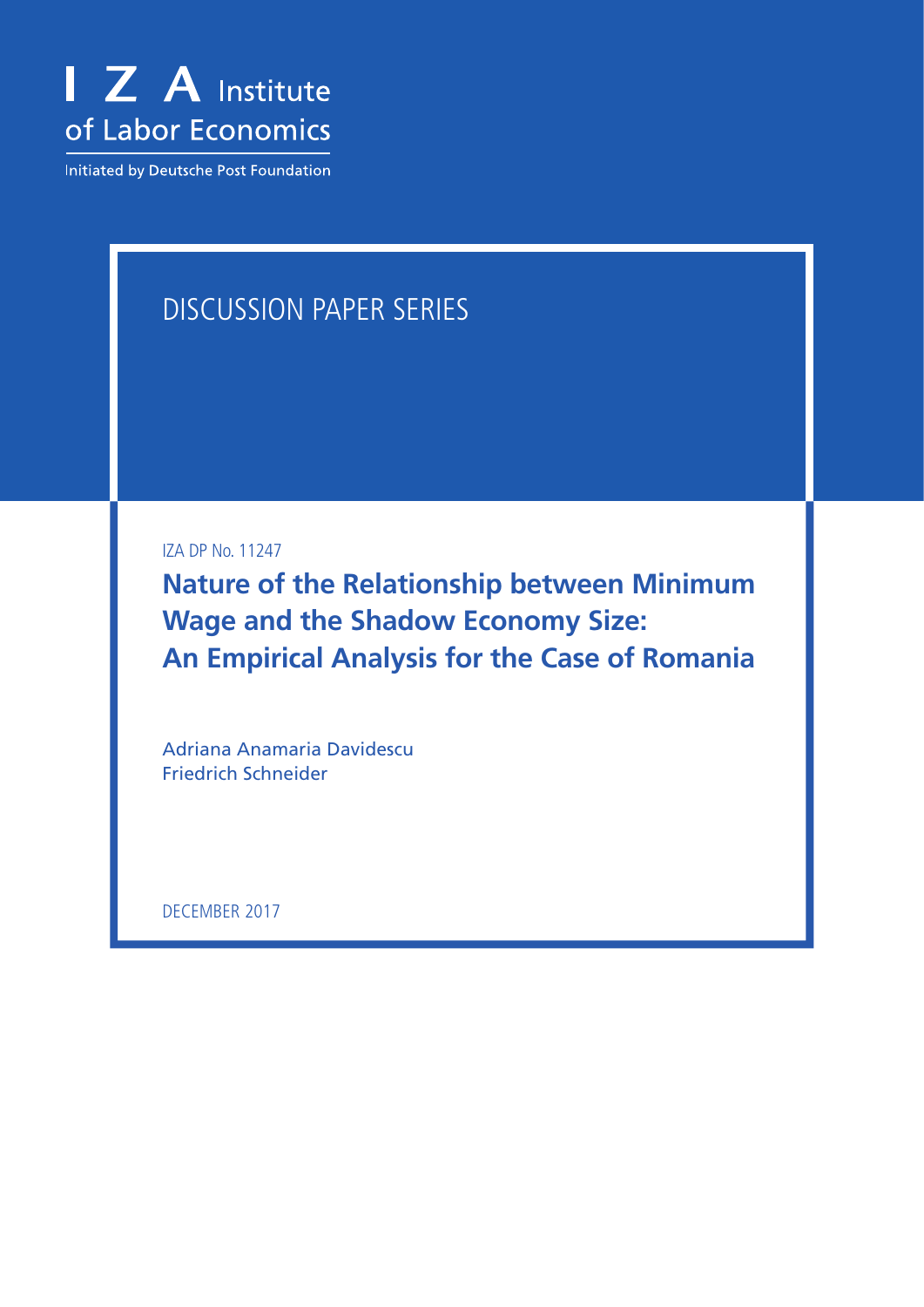

Initiated by Deutsche Post Foundation

# DISCUSSION PAPER SERIES

IZA DP No. 11247

**Nature of the Relationship between Minimum Wage and the Shadow Economy Size: An Empirical Analysis for the Case of Romania**

**Adriana Anamaria Davidescu** *Bucharest University of Economic Studies and INCSMPS*

**Friedrich Schneider** *Johannes Kepler University of Linz and IZA*

DECEMBER 2017

Any opinions expressed in this paper are those of the author(s) and not those of IZA. Research published in this series may include views on policy, but IZA takes no institutional policy positions. The IZA research network is committed to the IZA Guiding Principles of Research Integrity.

The IZA Institute of Labor Economics is an independent economic research institute that conducts research in labor economics and offers evidence-based policy advice on labor market issues. Supported by the Deutsche Post Foundation, IZA runs the world's largest network of economists, whose research aims to provide answers to the global labor market challenges of our time. Our key objective is to build bridges between academic research, policymakers and society.

IZA Discussion Papers often represent preliminary work and are circulated to encourage discussion. Citation of such a paper should account for its provisional character. A revised version may be available directly from the author.

| IZA – Institute of Labor Economics                 |                                                      |             |  |  |  |
|----------------------------------------------------|------------------------------------------------------|-------------|--|--|--|
| Schaumburg-Lippe-Straße 5-9<br>53113 Bonn, Germany | Phone: +49-228-3894-0<br>Email: publications@iza.org | www.iza.org |  |  |  |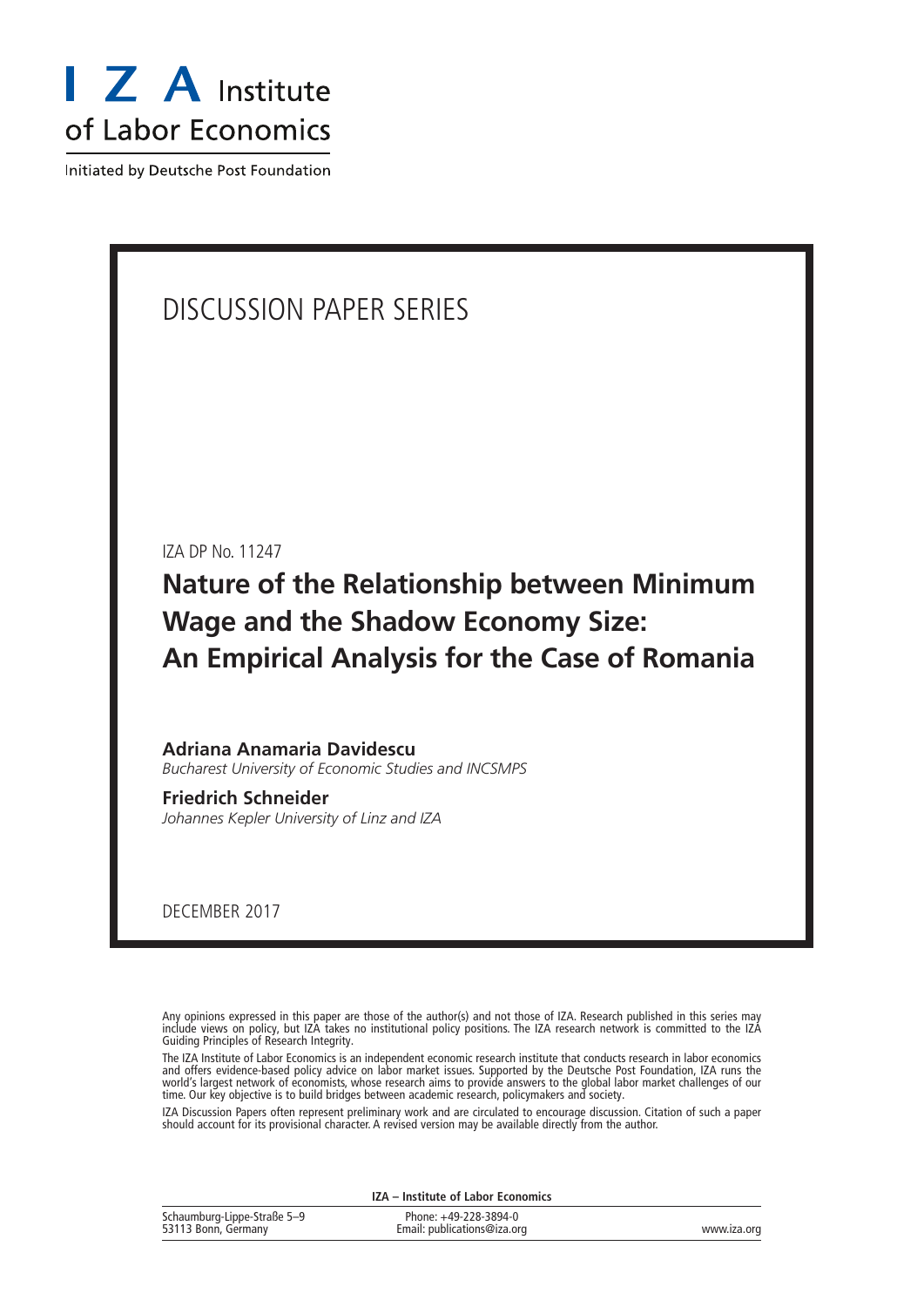# ABSTRACT

# **Nature of the Relationship between Minimum Wage and the Shadow Economy Size: An Empirical Analysis for the Case of Romania**

The recent increase in the minimum wage in Romania in early May 2016 represented a popular topic at the national level, which indicated that aggressive increases in the minimum wage could create a competitiveness problem in the context of a relatively high level of informal economic activities. The objective of this paper is to analyse the nature of the relationship between the minimum wage and the size of the Romanian shadow economy using quarterly data for the period 2000-2015. The MIMIC model has been used to estimate the dimension of the shadow economy, and the empirical results revealed that unemployment, self-employment, indirect taxation and a lack of trust in the government are considered the main causes of Romanian informality. The results also indicated that the Romanian shadow economy decreased until 2008 to a value of approximately 27.8% of the official GDP. During the economic crisis, a slow increase in the shadow economy occurred, whereas in recent quarters, a slow decrease was observed. The potential effect of an increase in the minimum wage on the size of the shadow economy has been analysed using the Granger causality approach with vector error correction models. The empirical results indicated that an increase in the minimum wage can be considered a long-term supporting factor for the shadow economy because it increases informal economic activities, as firms will seek alternative methods of circumventing authorities. However, the empirical results do not support any effects of an increase in the minimum wage in the short run.

**JEL Classification:** J31, C32, C52, O17, P48 **Keywords:** minimum wage, shadow economy, MIMIC model, Granger causality, Romania

# **Corresponding author:**

Friedrich Schneider Department of Economics Johannes Kepler University of Linz Altenbergerstr. 69 4040 Linz Austria E-mail: friedrich.schneider@jku.at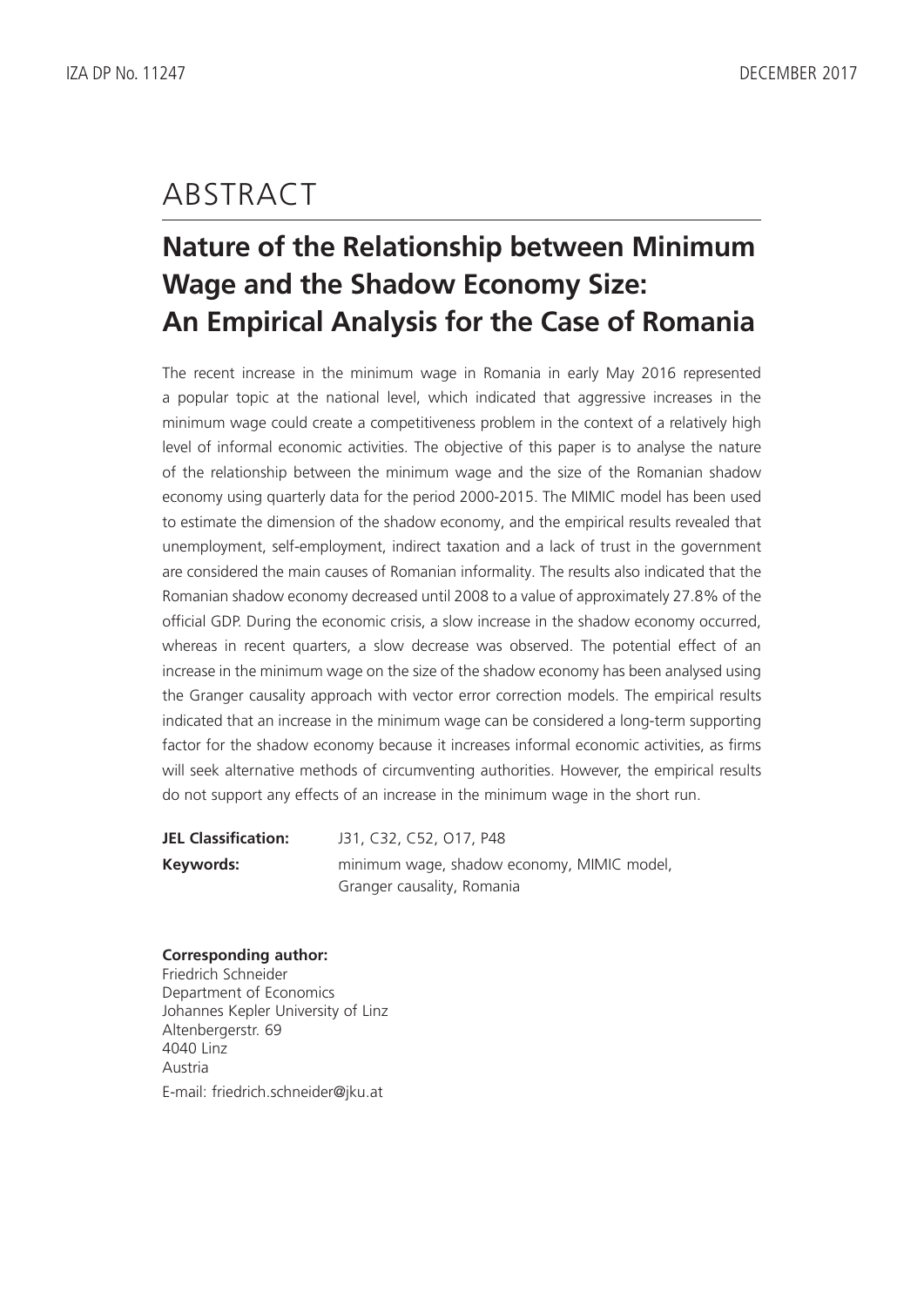### **1. Introduction**

The increase in the minimum wage has drawn increasing attention from policymakers in the context of the potential effects of the minimum wage, which is the subject of continued debate in the literature. An increase in the minimum wage will initially cause a loss of jobs primarily among low-skilled employees because of the greater number of individuals seeking employment at a higher salary; thus, the number of jobs will decrease, which directly affects low-skilled workers (Maloney and Mendez, 2004).

Aggressive increases in the minimum wage could create an issue with competition in the context of a relatively high level of informal economic activities. Among the main causes of the shadow economy are the poor quality of institutions, the inefficient application of tax laws, and the bureaucracy and corruption; in these areas, Romania ranks last in the EU (Schneider et al., 20[1](#page-3-0)0). In addition, the level of unemployment and self-employment<sup>1</sup> are directly related to a higher level of informality. The level of the official economy is very important in this context because a higher degree of official economic development could be associated with a decreasing level of informality (Schneider, 2005). Moreover, a rapid increase in the minimum wage could lead to the expansion of the unofficial sector.

A vicious cycle is observed in which high tax evasion leads to poor public finances, which is a primary cause of increased taxes, and a higher tax burden will lead individuals to avoid tax payments by moving to the informal sector. The minimum wage has an adverse influence on living standards through its effects on employment, earnings' structure, productivity and social cohesion.

The impact of the minimum wage on employment is mixed. For employees with salaries close to the minimum level, this type of increase will lead to higher wages; however, those with the lowest wage rates will not find jobs and will become unemployed or they will find an alternative in the informal sector. Studies by Neumark and Wascher (1992), Gindling and Terrell (2005, 2007), Neumark, Schweitzer, and Wascher (2000), Currie and Fallick (1996) and

<span id="page-3-0"></span> <sup>1</sup> PFA(Authorised Physical Person) or those who work in agriculture.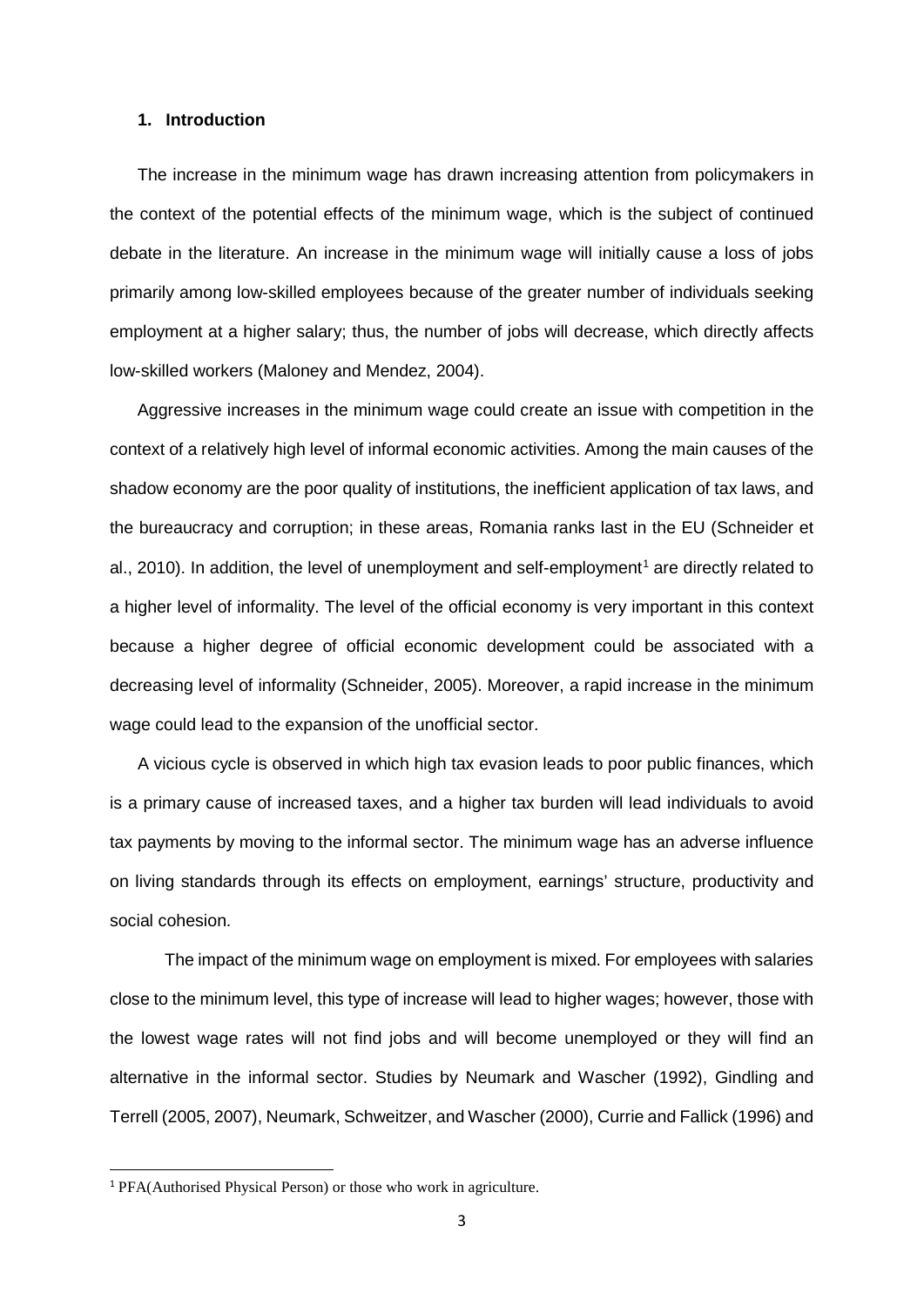Abowd, Kramarz, and Margolis (1999) provided empirical evidence for the negative effects of the minimum wage on employment. However, Machin and Manning (1994), Dickens et al. (1999) and Card and Krueger (1995, 2000) found a positive impact of the minimum wage when considering the work-based opportunities offered to employees, such as training and skill development, which help prevent unemployment that could be caused by a potential increase in the minimum wage. For Romania, Andreica et al. (2009) revealed a negative effect of increases in the minimum wage on employment for youth and low-skilled employees.

These controversial results may be based on the accuracy of the methodological approaches used in the analyses (time series models vs. panel data models), which present different results.

The effect of an increase in minimum wage is unclear in countries that have a high proportion of low-wage earners, a high level of informality and relatively modest law enforcement. The empirical evidence associated with the hypothesis that an increase in the minimum wage will encourage people to leave the official sector and move to the unofficial sector is mixed.

The studies by Carneiro (2004), Comola and Mello (2011), and Muravyev and Oshchepkov (2013) confirmed the validity of the previous hypothesis, whereas the research of Magruder (2013) noted that when the minimum wage was introduced in Indonesia, it took on the role of an "efficiency wage" and attracted people to the official economy and thus decreased the informal sector. In their papers, Khamis (2013) and Boeri et al. (2011) noted the effect of wage growth in the informal sector as a consequence of increases in the minimum wage in the official sector as a "lighthouse effect<sup>2</sup>".

The main purpose of this paper is to analyse the relationship between the minimum wage<sup>[3](#page-4-1)</sup> and the size of the shadow economy in Romania by determining whether the labour market regulations (the impact of minimum wage) could lead to a significantly higher incidence of

<span id="page-4-0"></span><sup>&</sup>lt;sup>2</sup> The lighthouse effect means that the official minimum wage is regarded as a benchmark for the entire economy and the uncovered sector.

<span id="page-4-1"></span> $3$  In addition, the minimum wage is defined as the lowest remuneration that employers may legally pay to workers, and it is considered the price floor below which workers may not sell their labour.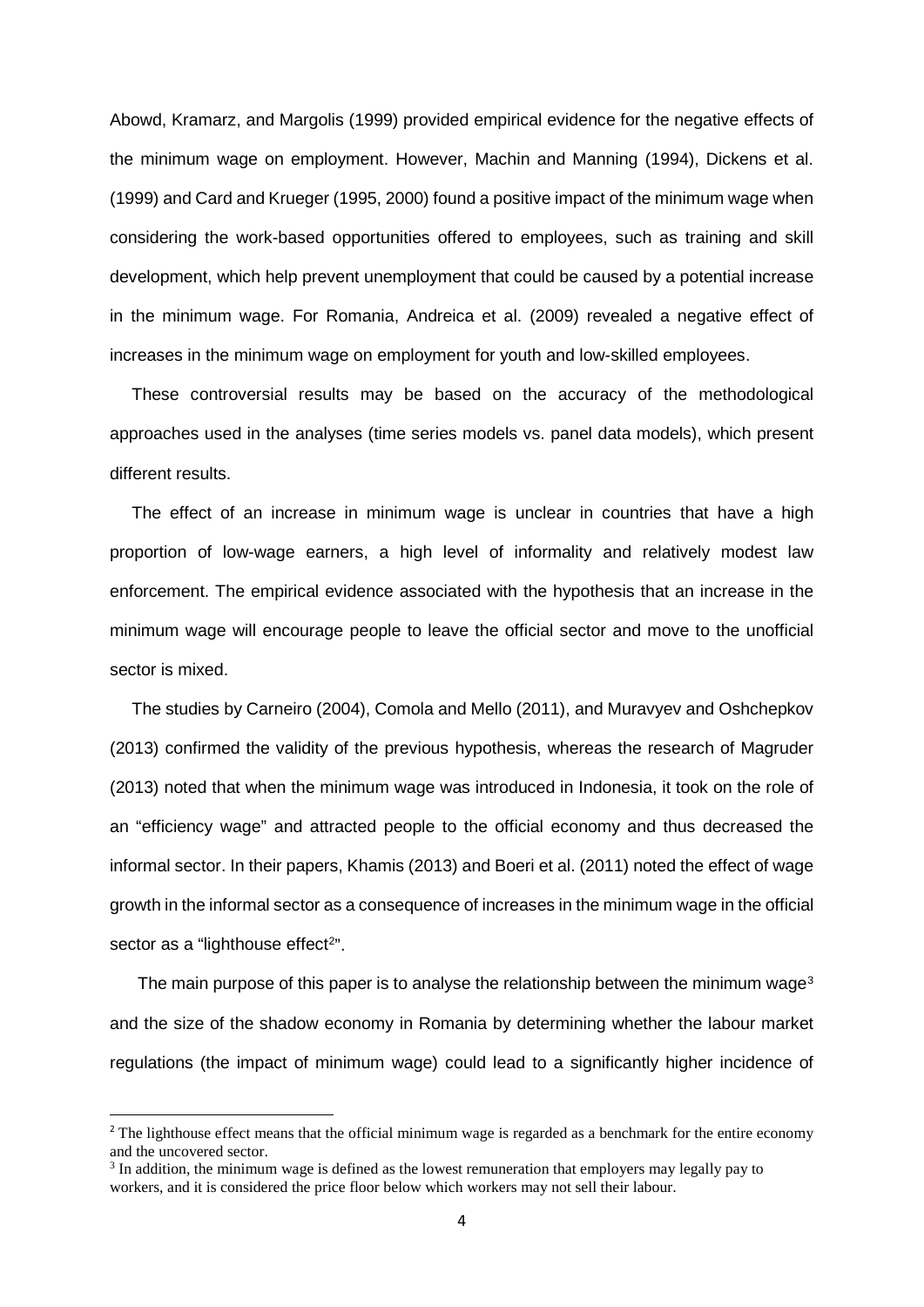informality. This relationship was investigated using vector error correction model (VECM) models, Granger causality analyses and an impulse response function for quarterly data covering the 2000-2015 period. An estimation of the Romanian shadow economy was obtained using the MIMIC model.

The term 'shadow economy' used in this paper is consistent with the definition by Schneider et al. (2010, p.3-4), who defined it as "all market-based legal production of goods and services that are deliberately concealed from public authorities for the following reasons: to avoid payment of income, value added or other taxes; to avoid payment of social security contributions; to avoid certain legal labour market standards, such as minimum wages, maximum working hours, safety standards; to avoid complying with certain administrative procedures, such as completing statistical questionnaires or other administrative forms." In accordance with the definition, the underground economic activities (i.e., illegal actions) and the informal household economy are not regarded as components of the shadow economy.

This paper is organized as follows. Section two presents a literature review of the main studies on the relationship between minimum wage and informality. Section three offers a short description of the institutional background of the minimum wage at the European and national levels. Section four presents the data and methodology, and section five details the most important empirical results along with the conclusions and a discussion.

#### **2. Relationship between minimum wage and shadow economies in the literature**

In the research by Tokman (2001) and Rei and Bhattacharya (2008, pp.1), informality can be considered "a form of survival through low quality and low earning occupations for individuals primarily as a result of a lack of productive employment opportunities and lack of access to the market and productive resources".

The theoretical considerations regarding the impact of the minimum wage on formal and informal sectors were captured in the literature by dual sector models, in which the size of the minimum wage fixed above the equilibrium places a limitation on the labour demand. With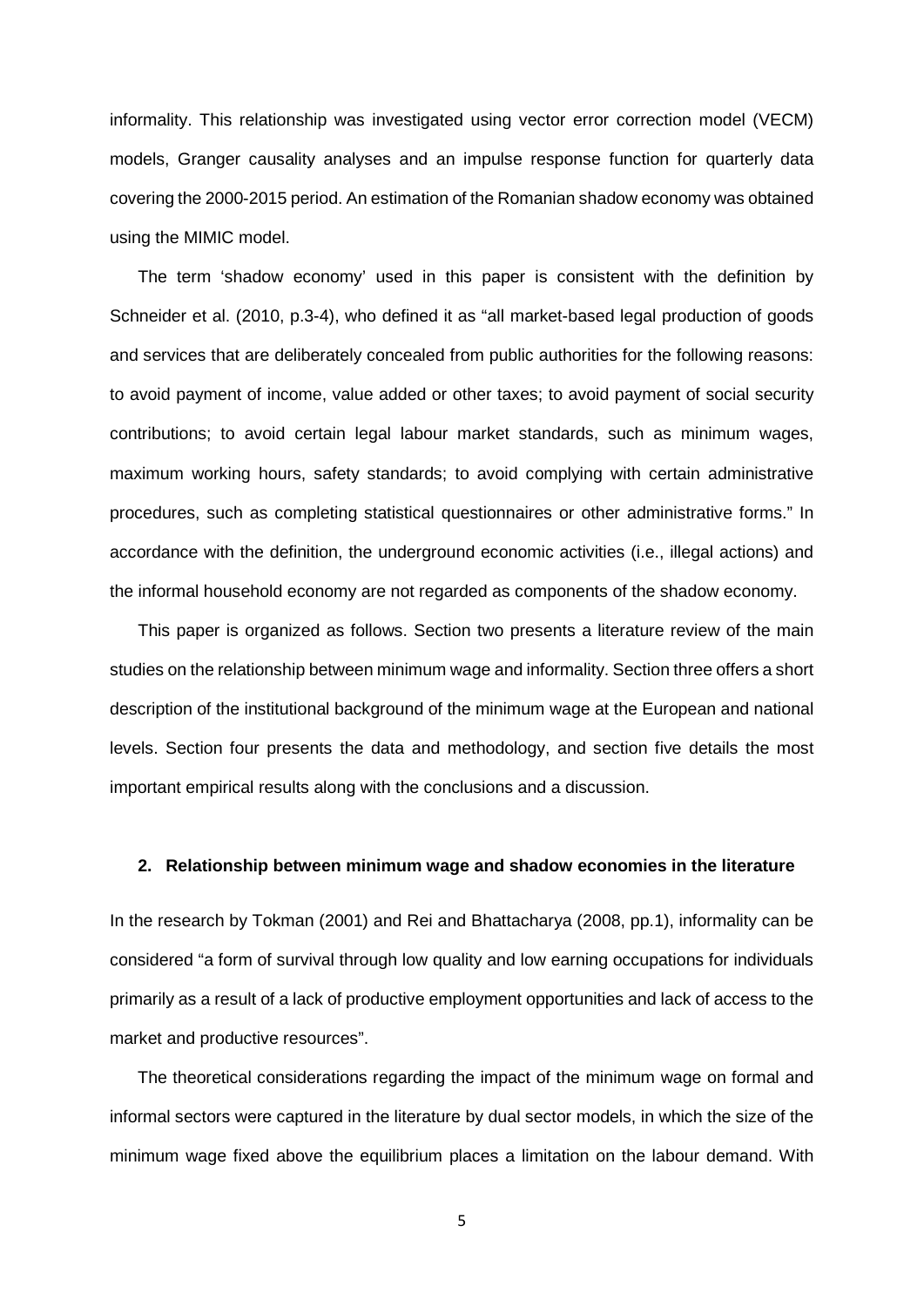increases in the minimum wage, certain workers will lose their jobs and become unemployed; thus, the informal sector can be viewed as a solution for low-skilled marginal-productivity workers at least in the short term. This situation will lead to a decline in wages and a rise in employment in both formal and informal sectors. Thus, the increase in the minimum wage can have a positive effect on the probability of becoming an informal worker (Krstic and Schneider, 2015; Hohberg and Lay, 2015).

Betcherman (2012) noted two perspectives associated with minimum wage. The first perspective relates to a "fair wage" and a social policy instrument, whereas the second implies that a minimum wage could attract employees with low productivity into the informal sector, thus negatively affecting those people who were meant to benefit from the policy. Therefore, the presumed effect of an increase in the minimum wage (at least for developing countries) is a reduction in formal employment followed by an increase in unofficial employment. The main consequence of this increase in the informal labour supply will be a decrease in the wages of this sector.

In the standard models incorporating both sectors, informal workers "were seen as the disadvantaged sector of a labour market affected by the minimum wage increase, and as consequence, some workers were forced into jobs where they earn below what they did before" (Maloney and Mendez, 2004, p.111). Analysing the situation in Brazil, Mexico, Argentina, and Uruguay, Maloney and Mendez found that the influence on minimum wage is significantly higher in the informal sector than the formal sector. In an attempt to explain the role of the informal sector, Maloney (1998, p.9) noted that it can be viewed as "a way of avoiding the inefficiencies of labour market regulations as the regulations themselves".

Maloney and Mendez (2004) also noted that when it is not imposed by law, the minimum wage had the role of "fair remuneration", and the absorption of official workers assigned to the informal sector becomes debatable. Such a sentiment is similar to the second hypothesis, which states that the minimum wage leads to job loss and reduces the capacity of the informal sector to absorb unemployed persons.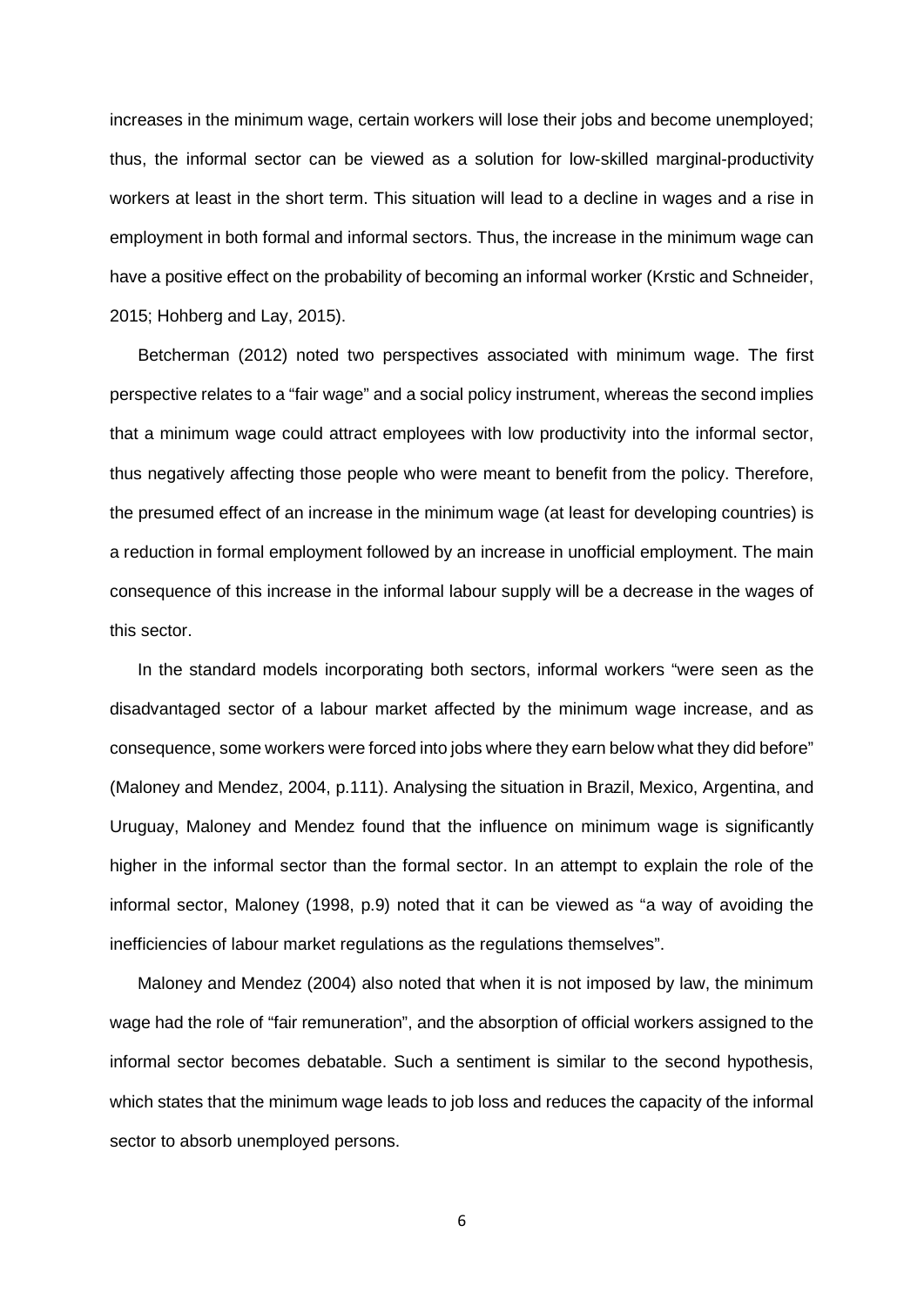Although the main focus in the literature was on employment and wage effects, a number of empirical studies focused on the impact of informality. In this context, the optimal level of minimum wage must be determined by considering the negative effects that a very large minimum wage could have on the labour market. Moreover, the extent of the benefit provided by the minimum wage must be determined if it is proposed as a policy measure to help poor people. Relatively few empirical studies have focused on the effects of the minimum wage on the informal sector.

The empirical evidence in the literature related to the potential effects of the minimum wage on wages and employment in the informal sector is mixed and accompanied by a certain amount of ambiguity. Most of the studies have been formalised in Latin America using dual models based mainly on kernel density and cumulative distribution techniques.

Packard, Koettl, Montenegro (2012) and Hazans (2011) noted that the manner in which the minimum wage affects informal work is very different among EU countries. For new member states and southern economies, the effect is positive and leads to an increase in the proportion of workers without contracts. For the older EU countries, the effect is negative, and an increase in the minimum wage leads to a decrease in employment without a contract, with the minimum wage having the role of an "efficiency wage", which entices employees back to formal jobs.

Studies by Neri (1997), Muravyev and Oshchepkov (2013), Maloney and Mendez (2004) and McIntyre (2002) confirmed that an increase in the minimum wage will augment the incidence of the informal sector. As Carneiro and Henley (2001) previously noted, in a country with a relatively small level of social security, individuals choose to have informal jobs that pay less than official jobs instead of remaining unemployed.

Gindling and Terrell (2002) highlighted that the main reaction to increases in the minimum wage in Costa Rica was an increase in the number of full-time labourers (by increasing the working time of certain part-time employees and dismissing other employees). These dismissed workers may be drawn towards the informal sector, where the increase in the supply leads to a decrease in the wages of the sector.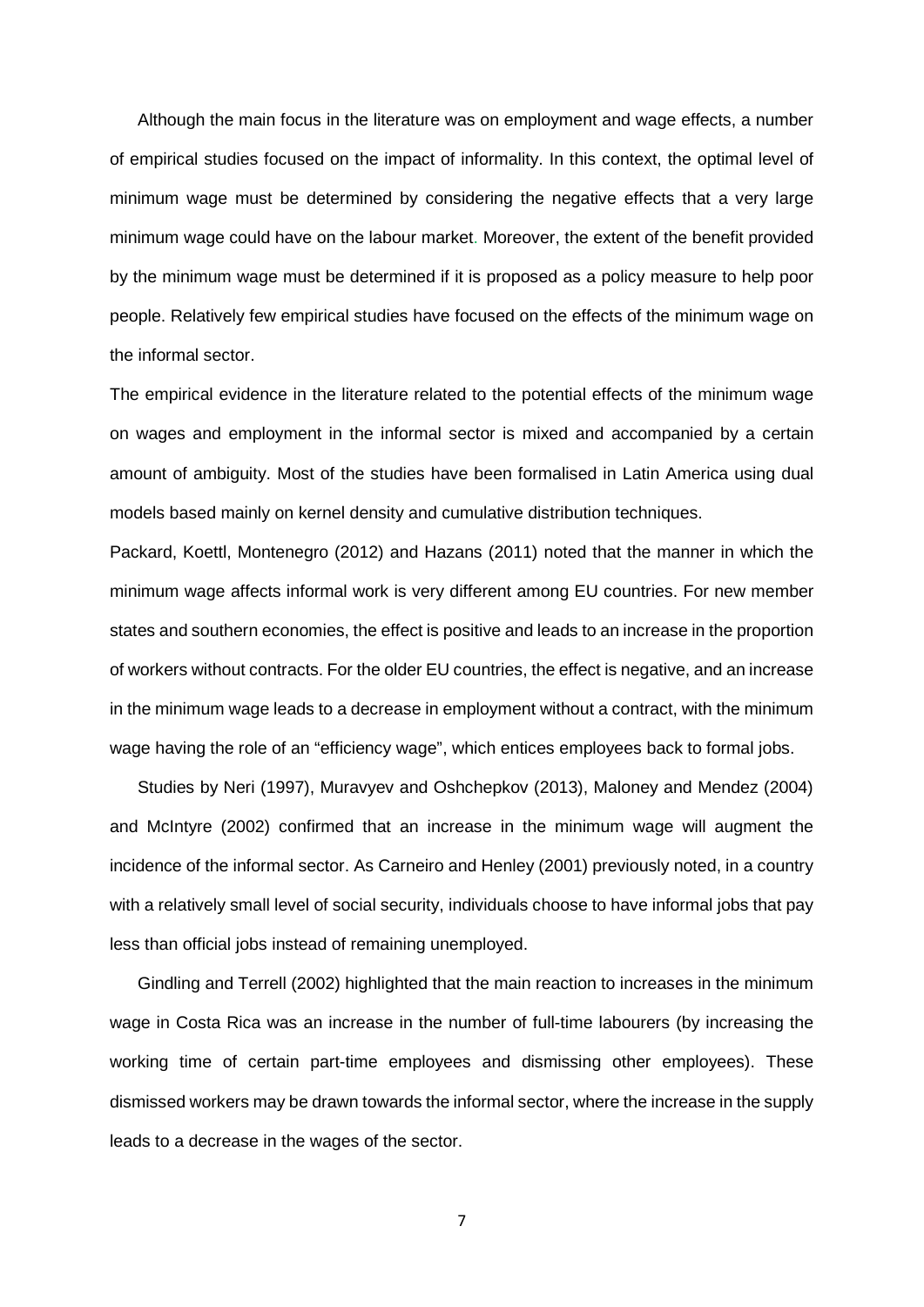Studies by Lemos (2004), Fajnzylber (2001), Khamis (2013) and Carneiro (2000) quantified the effects on wages and employment in both official and unofficial sectors and revealed significantly greater effects in the unofficial sector than in the official sector and mixed effects on employment, which was negative for both sectors. This finding was highlighted by the results of Fajnzylber (2001) and Lemos (2004). The negative effects observed for the official sector and the positive effects observed for the unofficial sector were emphasized by the findings of Carneiro (2000) and Khamis (2008).

Muravyev and Oshchepkov (2013) revealed that in Russia, increases in minimum wage can be related to increases in youth unemployment and the proportion of individuals who are trapped in the informal sector. Another interesting result was the relatively quick response of the labour market to a shock in the minimum wage: after only one-quarter, the effects were attenuated. Dinkelman & Ranchhod (2012) analysed the impact of the minimum wage on domestic workers and revealed that in South Africa, domestic workers earn less than the minimum wage. Bhorat et al. (2013) also analysed other sectors (retail, security and forestry) and observed a positive impact on wages.

The empirical results obtained by Hohberg and Lay (2015) for Indonesia revealed that the minimum wage has a direct impact on formal sector wages and no effect on informal workers.

Fialová and Schneider (2011) found a negative association with informal production, highlighting the role of the fiscal channel of minimum wage; thus, growth in the minimum wage could constrain firms and employees to a higher degree of tax compliance when declaring their revenues.

In short, most studies emphasized negative effects of the minimum wage on formal employment and found that the influence of the minimum wage on the informal sector varied considerably between EU countries. An increase in the minimum wage most likely leads to an increase in the informal sector, at least for new EU member states and southern countries. A legislated minimum wage increases the labour costs for companies; in addition, the most affected group will be workers with low productivity, who are mainly young and low-skilled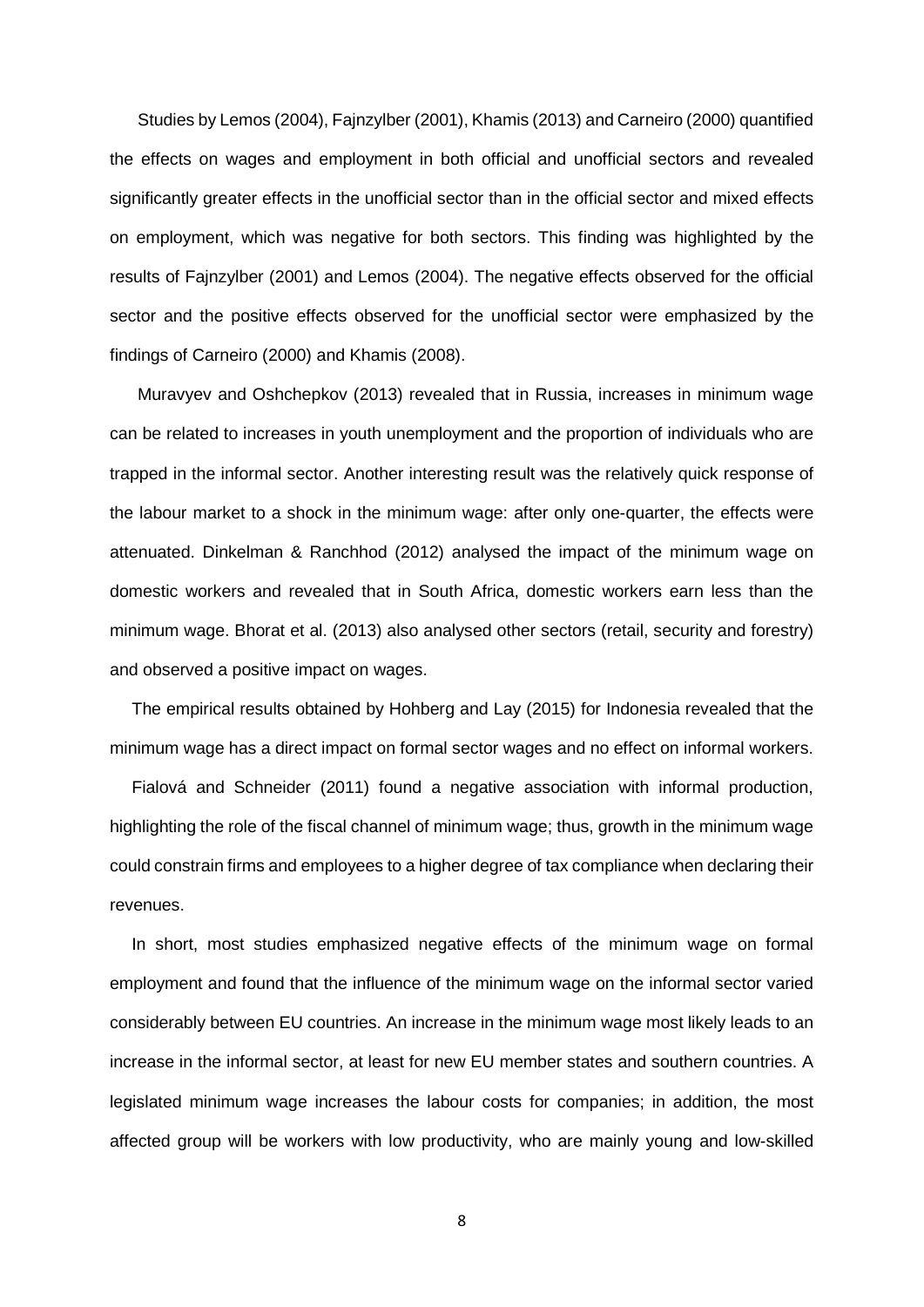workers who will encounter difficulties finding a formal job. These individuals will either become unemployed or will move into the informal sector.

For the longer-tenured EU countries, the potential impact is the opposite, with the minimum wage playing the role of an "efficiency wage" and attracting workers into formal jobs.

#### **3. Minimum wage at the European level and national level**

Nearly all EU countries have a form of minimum wage that was established by the authorities or through a bargaining process between employers and trade unions. According to ILO (2004), "the national minimum wage applies to all employees, without taking into account the self-employed and unpaid family members."

On 1 January 2016, 22 EU countries and five<sup>[4](#page-9-0)</sup> candidate states had a national minimum wage, whereas only five countries did not have such a labour regulation (Denmark, Sweden, Finland, Austria and Italy). Significant variations are observed between member states regarding the amount of the minimum wage, which ranges from 215 EUR for Bulgaria to 1923 EUR for Luxembourg.

An analysis of the values at the 2016 level shows that the countries can be classified as follows: countries with minimum wages lower than 500 EUR per month (Albania, Republic of Macedonia, Montenegro and Serbia as candidate countries and Bulgaria, Romania, Lithuania, Hungary, the Czech Republic, Latvia, Slovakia, Croatia, Estonia and Poland as members), with Romania occupying fourth place in this low minimum wage group at a value of 233 euro per month (Figure 1); countries with minimum wages below 800 EUR per month (Turkey, Portugal, Greece, Malta, Spain and Slovenia); and minimum wages above 1000 EUR per month (France, Germany, Belgium, the Netherlands, the United Kingdom, Ireland and Luxembourg).

Considering the price levels, the differences between countries are much more salient. The group of countries with low minimum wages tends to have higher wages expressed in PPS

l

<span id="page-9-0"></span><sup>4</sup> Turkey, Serbia, Montenegro, Albania and Former Yugoslav Republic of Macedonia.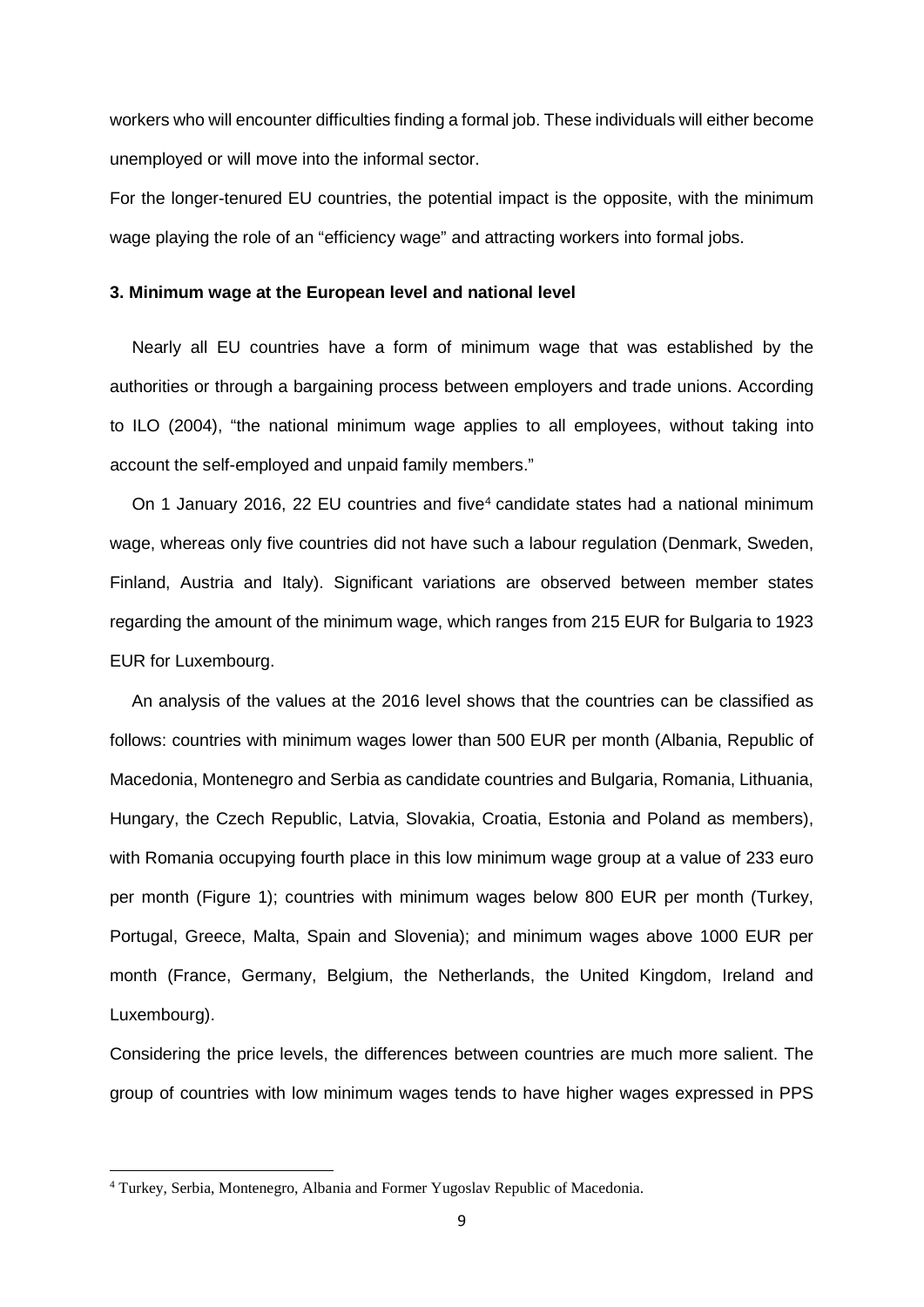because of low price levels, whereas the countries with high minimum wages tend to have lower minimum wages expressed in PPS<sup>5</sup>. The monthly minimum wages range from 445 PPS in Romania to 1597 PPS in Luxembourg. As previously stated, Romania is within the low minimum wage country group, with the value of 445 PPS (appendix C).

## Figure 1 [insert here]

An analysis of the ratio of minimum wage as a percentage of the average gross monthly earnings in 2014<sup>[6](#page-10-1)</sup> across the EU member states shows that the highest values occur for Slovenia (51.3%), Greece (50.1% in 2011) and Turkey (50% in 2010). In contrast, the Czech Republic and Spain reduced the level of their minimum wage to below the threshold of 35% of average earnings. Romania is much closer to these countries and presented a proportion of mean gross monthly earnings of 38.5% in 2014. In terms of increases, Romania exhibited the largest increase in the percentage during the period 2008-2015 (95%) and was followed by Bulgaria (64%), Slovakia (58%) and Lithonia (57%). However, with all this growth, Romania had the second lowest wages in the EU in 2016 after Bulgaria. After the governmentimplemented increase in the minimum wage from 1050 to 1250 lei starting on 1 May, Romania will remain second from the bottom of the table after Lithuania, which has a level of 300 euros (appendix D).

At the national level, the minimum wage level was established by Government Decision no. 1017/2015 after consultation with trade unions and employers. Government decisions and minimum wage fluctuations are presented in appendix B.

According to a Romania Country Report (2015, p.20-21), "wage growth has been moderate but uneven, with the wage distribution becoming increasingly compressed at the bottom due to strong increases in minimum wages. It has been increasing sharply since 2012 and is expected to reach close to 48% of average gross earnings at the end of 2016."

<span id="page-10-0"></span><sup>&</sup>lt;sup>5</sup> Main source is the Earnings Database of Eurostat.

<span id="page-10-1"></span><sup>&</sup>lt;sup>6</sup> The main reason for selecting this year was the lack of available data for the last two years 2015 and 2016.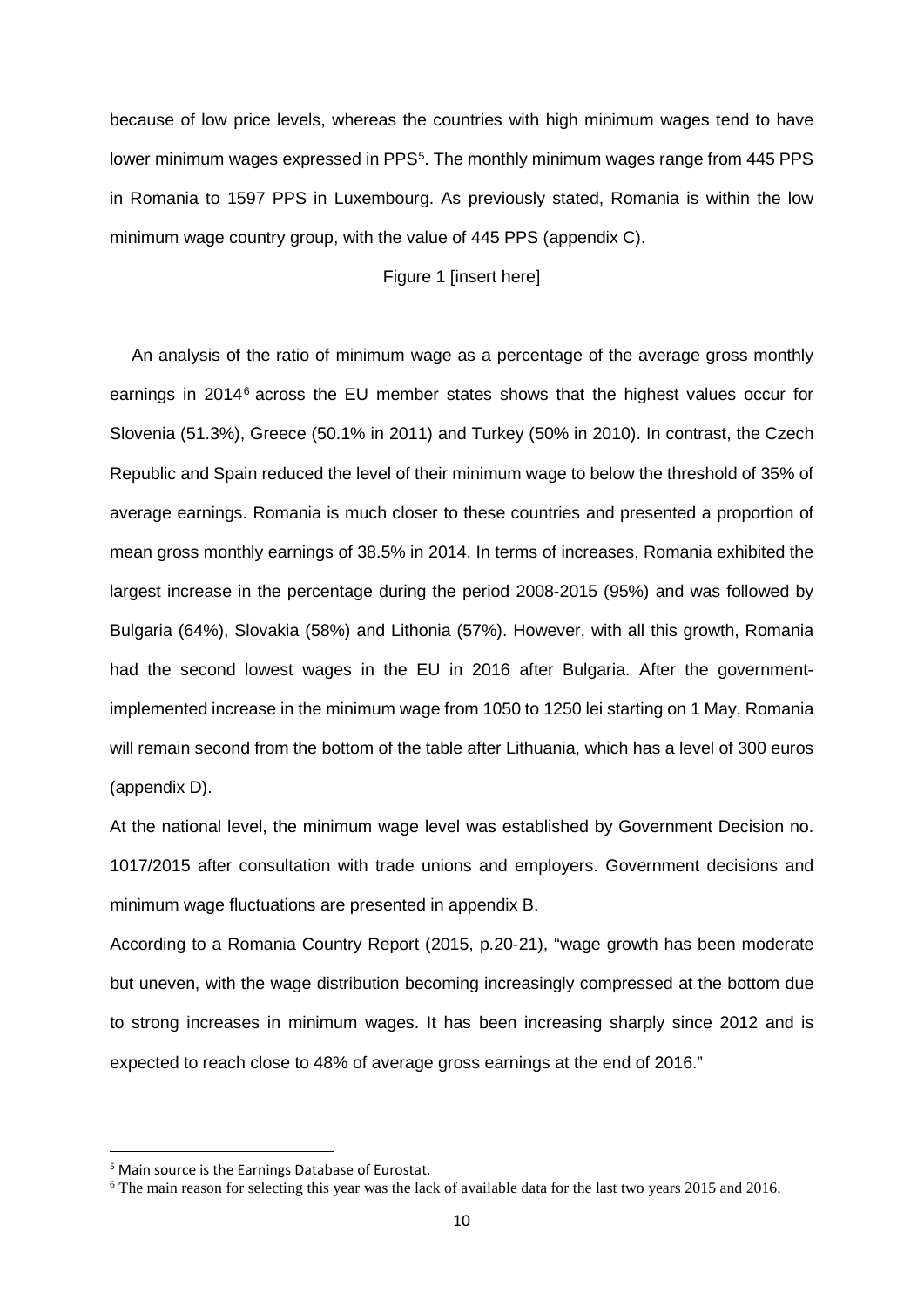Approximately 2.4 million Romanian workers representing 40% of total active employees received the minimum wage or less in 2015. Of these workers, 1.6 million were full-time workers, and 0.8 million were part-time workers. If the wage achieves 46% of the gross average earnings, it will not have the capacity to guarantee the minimum standard of living for employees. A portion of these workers is paid at the minimum wage or less to avoid a tax payment to authorities.

# Figure 2 [insert here]

Since 2000, the minimum wage has increased constantly yearly or several times per year. Figure 2 shows the evolution of the nominal and real minimum wages for the period 2000- 2016. Both the nominal and real minimum wages have followed a consistent upward trend with short periods of stagnation in real terms (the period 2009-2010 highlighting the impact of the economic crisis).

An analysis of the evolution of the real and nominal minimum wages for the period 2000- 2016 shows that in nominal terms, the minimum wage increased by twenty times in 2016 compared with 2000. In real terms, the wage increased by nearly 5 times.

To clarify the growth of the minimum wage during the analysed period, it worth examining the ratio of the minimum wage to the average gross earnings.

A steady increase was observed in the average gross earnings to a value of 39.6% in the first quarter of 2003, and it declined sharply to 24.7% at the end of 2007. Starting from 2008, the ratio of the minimum wage begins to increase slowly, registering a value of 38.6% at the end of 2015, with a value of 48% the average earnings expected at the end of 2016. The government has proposed to increase the minimum wage to 1400 RON at 1 January 2017. Currently, the introduction of an adjustment mechanism for the minimum wage that relates the value to productivity or economic growth has been discussed. However, the unions claim that in such a mode, any increase will be relatively small because the minimum wage amount does not have the capacity to guarantee a minimum standard of living of employees. Conversely, employers highlighted that these increases will lead to employment loss.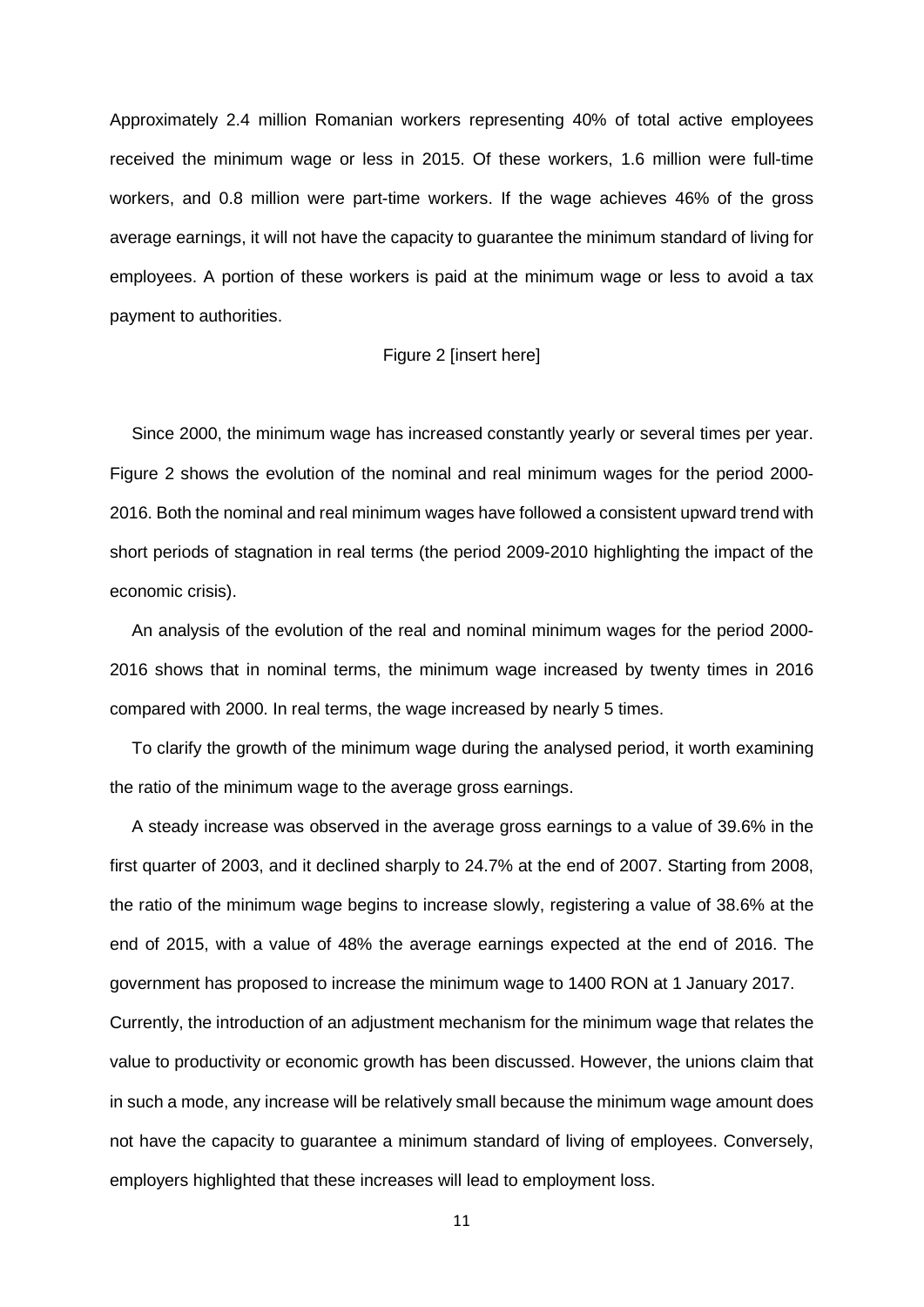Policymakers are concerned about this negative effect associated with raising the minimum wage because it is likely to affect the competitiveness level, business environment, taxation and, informal sector.

The minimum wage does not follow a transparent mechanism and is based more on hidden interests (electoral interests). Furthermore, increases in the minimum wage that are not connected to economic growth and labour market performance have created additional pressure on wage distribution by pushing low-skilled and youth workers into unemployment or informality.

# **4. Data and methodology**

To estimate the effect of the minimum wage on informality, quarterly data for the period 2000Q1-2015Q2 have been used. The MIMIC structural equation model has been used to determine the size of the Romanian shadow economy (SE). Using this model, the SE is considered "a latent variable, related on the one hand to a number of observable indicators (reflecting changes in the size of the SE) (the measurement model) and on the other hand to a set of observed causal variables considered the main determinants of shadow activity (the structural model)" (Dell'Anno, 2003; Dell'Anno and Solomon, 2007; Dell'Anno, Gomez and Pardo, 2007).

In an estimation of the Portugal SE, Dell'Anno (2007) noted the following the mathematical specification of the MIMIC model:

$$
Y = \lambda \eta + \varepsilon \tag{1.1}
$$

$$
\eta = \gamma X + \xi \tag{1.2}
$$

where  $\eta$  is the size of the SE;  $Y' = (Y_1, ..., Y_p)$  is the vector of indicators;  $X' = (X_1, ..., X_q)$  is the vector of causes;  $\lambda_{(px1)}$  and  $\gamma_{(qx1)}$  are vectors of parameters; and  $\varepsilon_{(px1)}$  and  $\xi_{(px1)}$  are vectors of scalar random errors.

For Romania, in the process of estimating the size of the SE, we have considered the following: fiscal regime and its components (direct taxes, indirect taxes and social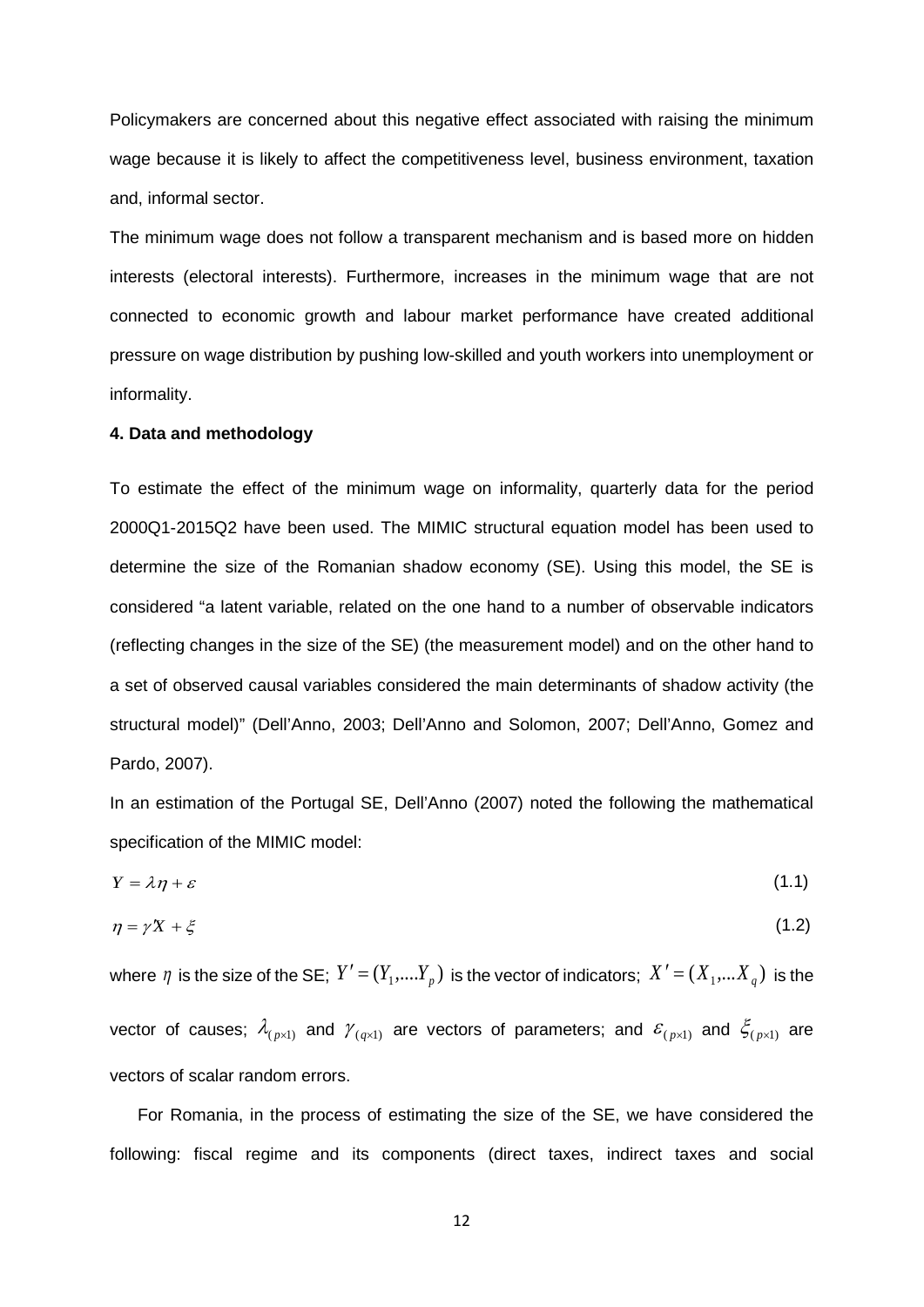contributions), government consumption as a % of GDP, government employment as the ratio of labour force, part-time employment as a ratio of total employment, unemployment rate, self-employment and perception indices<sup>[7](#page-13-0)</sup> (particularly, regulatory quality and rule of law).

We used three indicator variables: the real gross domestic product index (2005=100), the currency ratio  $C/M$ , and the labour force participation rate. The data sources are Eurostat databases, monthly bulletins of the National Bank of Romania and the Tempo database of the National Institute of Statistics.

The series exhibiting seasonality have been seasonally adjusted using the Census X-13 method. The non-stationarity of the series has been tested using unit-root tests (ADF and PP tests). The empirical results revealed that the series are I(1), and they have been differenced to achieve stationarity.

Several specifications of the model were estimated in STATA 13 because certain causal variables cannot be simultaneously included in the model, as they are highly correlated.

As the estimation method, we used the robust maximum likelihood<sup>[8](#page-13-1)</sup> method because the results of Mardia (1970), Doornik–Hansen (2008) and Henze–Zirkler's (1990) revealed a rejection of the hypothesis of multivariate normality.

To estimate the model, in accordance with Giles and Tedds' (2000) perspective, we normalized the index of the real GDP to -1, which implied that an inverse relationship occurs between the official economy and the SE.

The optimal model is a 4-1-2 MIMIC model in which the main drivers of SE are the unemployment rate, self-employment, indirect taxation and regulatory quality, and the presence of SE is best reflected by increases in currency reported to the monetary aggregate M1.

<span id="page-13-0"></span> <sup>7</sup> In the model, we have also included other perception indices (economic freedom, freedom from corruption, fiscal freedom, labour freedom, rule of law, government effectiveness, and control of corruption); however, their coefficients were not statistically significant.

<span id="page-13-1"></span><sup>&</sup>lt;sup>8</sup> The main advantage is that it offers the same parameters as the ML estimates, although the standard errors are corrected.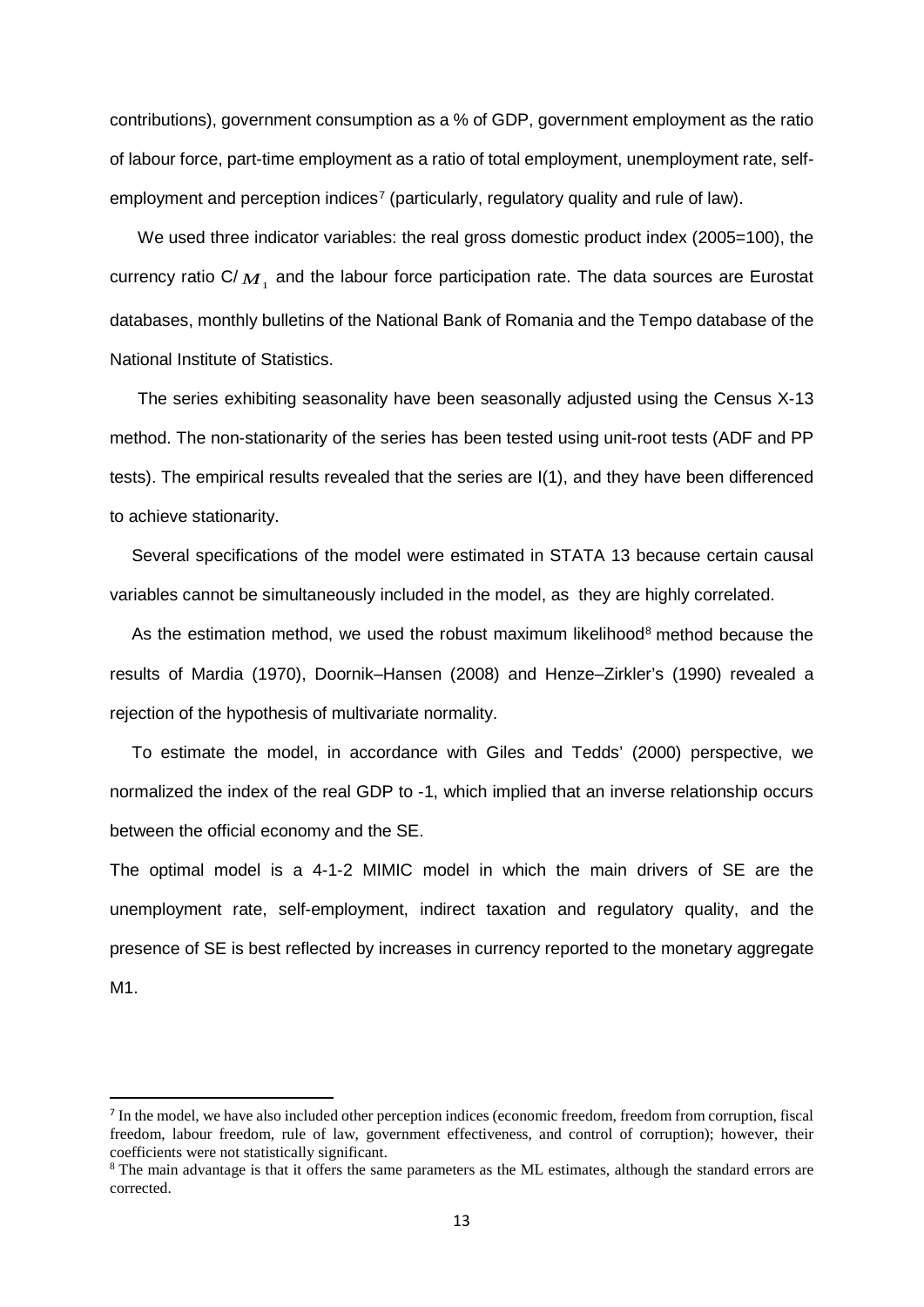Indirect taxation has a significant influence on the size of the SE, and the significant positive sign of the unemployment rate highlighted that the SE is considered a "buffer" for the official economy. As a portion of the 'officially' unemployed move to the informal sector to supplement their earnings, Dell'Anno and Solomon (2007) stated that "there is a flow of resources from the official sector to the SE in recession cycles". The sign reveals the significant impact of selfemployment on the SE because these individuals have various opportunities to avoid paying taxes.

The regulatory quality index has an expected negative sign, which revealed that a high level of the official economy was associated with a higher quality of regulations.

According to Razmi et al. (2013, p.5), "institutional instability, lack of transparency and rule of law undermine the willingness of frustrated citizens to be active in the formal economy. Citizens will feel cheated if they believe that corruption is widespread, their tax burden is not spent well, their government lacks accountability and that they are not protected by the rules of law, increasing the probability to enter the informal sector."

The empirical results revealed that at the beginning of 2000, the size of the SE was 36.5% and followed a declining trend, with a value of 27.8% at the end of 2008, which is considered the beginning of the economic crisis in Romania. From this point forward, the size of the SE followed a slow increase at nearly 30.2% of the official GDP in the third quarter of 2010. Until the beginning of 2011, the size of the SE decreased slowly, whereas from 2011 to the end of 2013, we noted a slowly increasing trend. For recent quarters, a slowly decreasing trend can be highlighted, and the ratio of the unofficial economy was 29% of the official GDP in 2015.

A detailed presentation of the estimation process can be found in the working paper by Davidescu and Schneider (2016).

Furthermore, we expressed the SE as the natural logarithm of the real SE activity per capita<sup>[9](#page-14-0)</sup> divided by CPI (2005=100) for the first model and SE activity per capita % of GDP per capita for the last two.

l

<span id="page-14-0"></span><sup>&</sup>lt;sup>9</sup> by dividing it to the total population (15 years and over).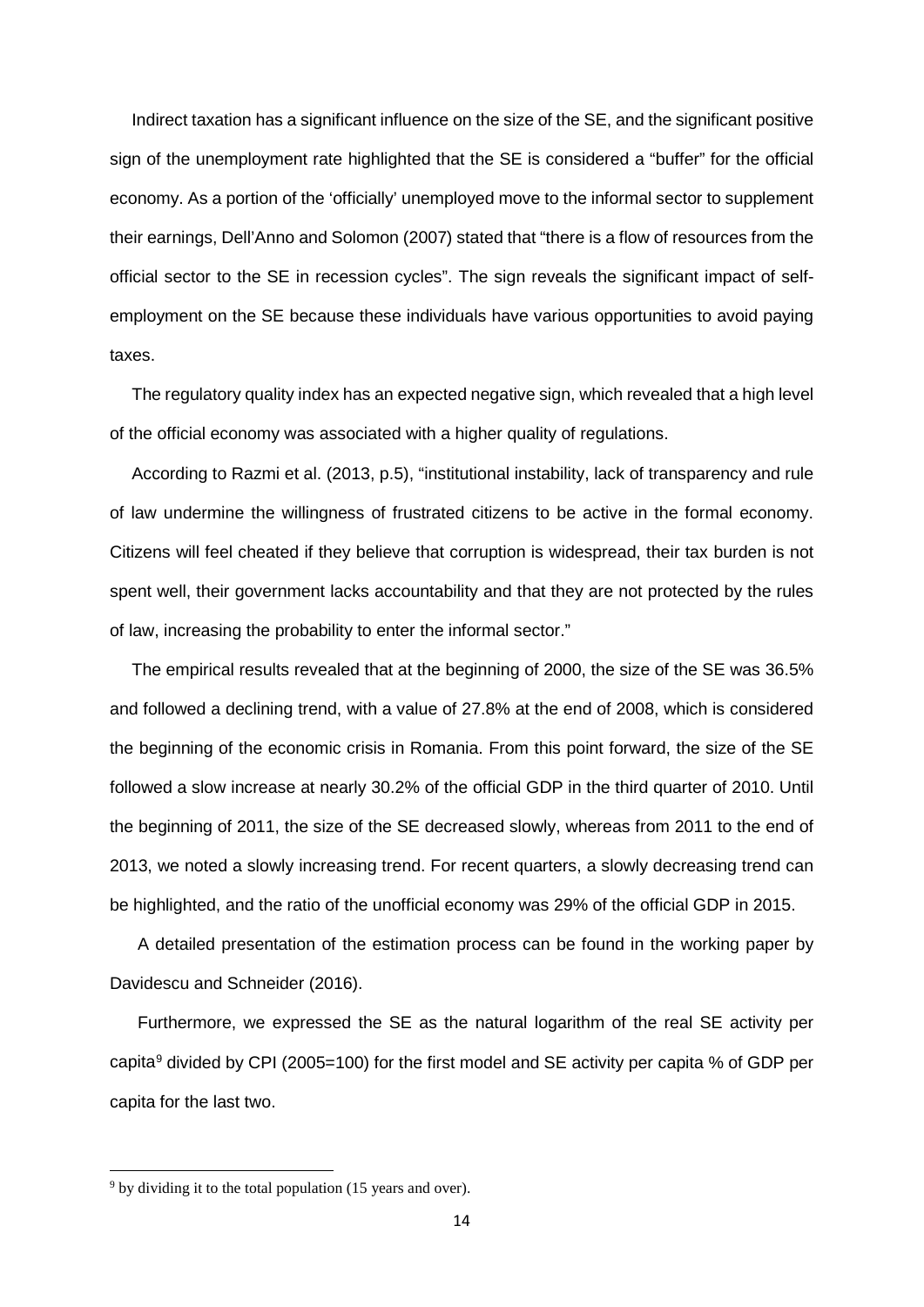For the minimum wage, we used three proxies: the log of the real monthly minimum wage<sup>[10](#page-15-0)</sup> (RON per capita), the minimum wage as a ratio of average gross earnings (%) and the minimum wage as a ratio of GDP per capita (%).

We also considered the potential impact of the unemployment rate, the employment rate, the proportion of people having second jobs (% of total employment), the part-time employment as a ratio of total employment, the proportion of workers with temporary contracts (% of employment), the inflation rate, the real labour productivity per hour worked, the index 2010=100 and a series of dummy variables: d1, the introduction from the second quarter of 2011 of a Labour Code amendment (a collective labour agreement was eliminated, and undeclared work was criminalized); and d2, the impact of the economic crisis (form 2010Q3- 2013Q1, salaries in the public sector decreased by 25%; from 2010Q3, the VAT increased from 19% to 24% until 1st January 2016, when the VAT decreased to 20%). The series has been seasonally adjusted using the Census X13 method.

The Tempo database of the NIS and quarterly databases<sup>[11](#page-15-1)</sup> of Eurostat have been used as data sources.

To quantify the potential effect of the minimum wage increase on the size of the SE, we used the Granger causality under VECM models, and the following econometrical techniques analysis of non-stationarity tests, Johansen cointegration test, VECM models, and Granger causality method with the impulse response function.

The unit-root tests ADF and PP were used to identify the order of integration of the variables. Furthermore, the occurrence of long-run relationship has been tested using a VAR model in level to determine the optimal lag length using informational criteria such as the AIC or SCH to assure the absence of a serial correlation in the residuals. If the variables are not cointegrated, a VAR model in difference must be estimated, and the Granger causality will be tested under the results of this model.

 $\overline{a}$ 

<span id="page-15-0"></span><sup>&</sup>lt;sup>10</sup> It was obtained by dividing the nominal monthly minimum wage (RON) to CPI (2005=100).

<span id="page-15-1"></span><sup>&</sup>lt;sup>11</sup> Employment and unemployment and consumer price index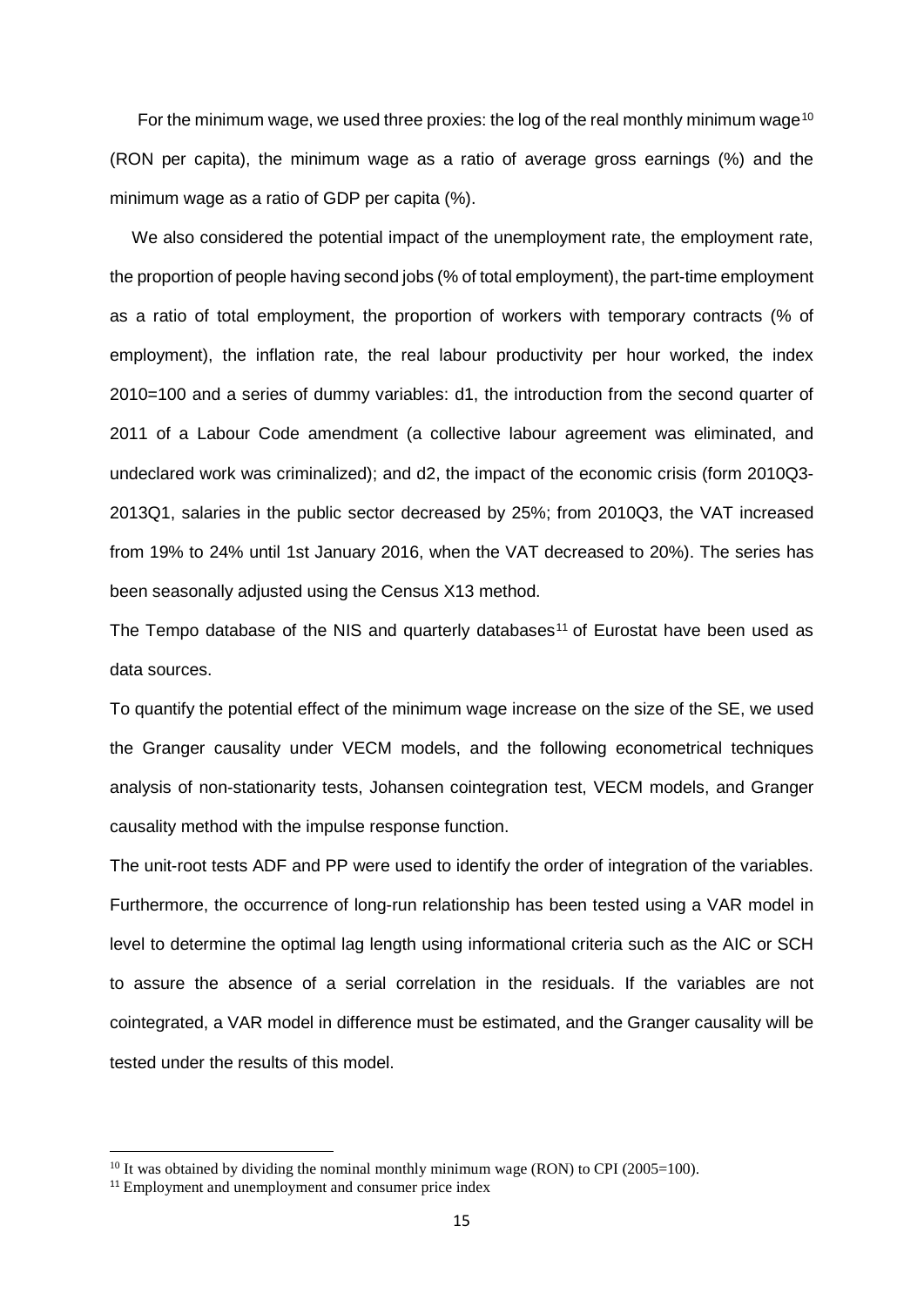If the variables have the same order of integration and are cointegrated, then a cointegrated VAR model incorporating an error correction mechanism must be estimated.

According to Johansen (1991) and Lütkepohl (2007), "the vector error correction model (VECM) restricts the long-run behaviour of the endogenous variables to converge to their cointegrating relationships while allowing for short-run adjustment dynamics. The cointegration term is known as the error correction term because the deviation from long-run equilibrium is corrected gradually through a series of partial short-run adjustments and indicates the speed of adjustment of the model from the short run to the long run."

The estimated VECM can be defined as follows $12$ :

 $\overline{a}$ 

$$
\Delta X_{t} = \mu + \Gamma_{1} \cdot \Delta X_{t-1} + ... + \Gamma_{p-1} \Delta X_{t-p+1} + \Pi \cdot X_{t-1} + \varepsilon_{t}
$$
\n(1.3)

where  $\Delta$  is the difference operator; X is the set of I(1) variables;  $\mu$  is a drift parameter;  $\varepsilon_t \approx \text{niid}(0, \Sigma)$ ;  $\Pi$  is a  $(n \times n)$  coefficient matrix decomposed as  $\Pi = \gamma \cdot \beta'$ ;  $\gamma$ ,  $\beta$  are both  $n \times r$  matrices of full rank, where  $\gamma$  represents the adjustment coefficients, and  $\beta$  contains the *r* cointegrating vectors; and  $\Gamma$  denotes a  $(n \times n)$  matrix of coefficients and contains information regarding the short-run relationships among the variables. The Granger causality has the following form:

$$
\Delta Y_{t} = C_{0} + \sum_{i=1}^{p} \beta_{i} Y_{t-i} + \sum_{i=1}^{p} \alpha_{i} X_{t-i} + p_{i} E C T_{t-1} + u_{t}
$$
\n(1.4)

$$
\Delta X_{t} = C_{0} + \sum_{i=1}^{p} \gamma_{i} X_{t-i} + \sum_{i=1}^{p} \zeta_{i} Y_{t-i} + \eta_{i} ECT_{t-1} + \varepsilon_{t}
$$
\n(1.5)

where  $p_i, \eta_i$  is the adjustment coefficient, and  $ECT_{t-1}$  is the error correction term.

<span id="page-16-0"></span><sup>&</sup>lt;sup>12</sup> Adam, Tweneboah (2009), Samimi, Tehranchian, Roshan (2010), Chimobi and Uche (2009), Anastassiou, Dritsaki (2005).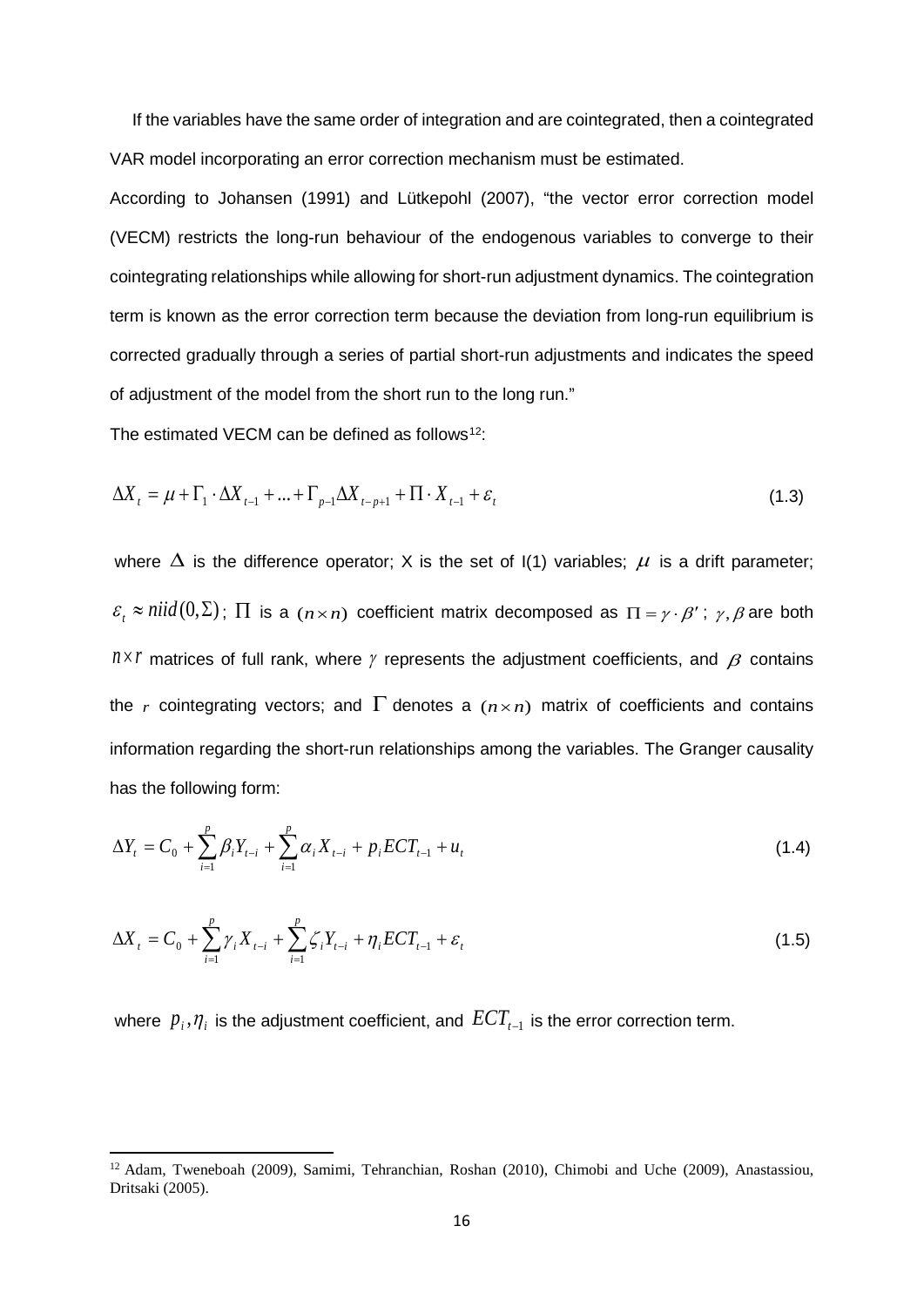Within a VECM model, both long-run and short-run causalities can be observed. To confirm whether long-run Granger causality occurs, the ECM coefficients must be negative and statistically significant in terms of the t-test. The short-run Granger causality is confirmed when the lagged coefficients are jointly statistically significant in terms of the Wald Test or the F-test. We can state that in eq. (1.4), X Granger causes Y if  $\alpha_i$  is significantly different from zero, and *Y* Granger causes *X* in eq. (1.5) if  $\zeta_i$  is significantly different from zero. After the Granger causality has been confirmed, Pesaran and Shin (1998) generalized impulse response functions have been used to measure the effect and the time lag of a shock in the minimum wage on the Romanian informality.

# **5. Empirical results**

An analysis of the changes of the indicators during the period 2000-2015 shows that a comovement relationship occurs between the real minimum wage and real SE per capita and between the minimum wage as a % of GDP per capita and SE as a % of GDP per capita (Figure 3).

# Figure 3 [insert here]

### Figure 4 [insert here]

To analyse the potential impact of the minimum wage on informality, the first step is to analyse non-stationarity according to the ADF and PP tests, which revealed that the variables are non-stationary at their levels and integrated to order one, I (1).

Then, we investigated whether a long-run relationship occurred between these variables using the multivariate Johansen cointegration test under a VAR model at level. We selected the optimal lag length using the informational criteria AIC and SBC and considering the stability condition and the hypotheses of residuals (non-autocorrelation, homoscedasticity and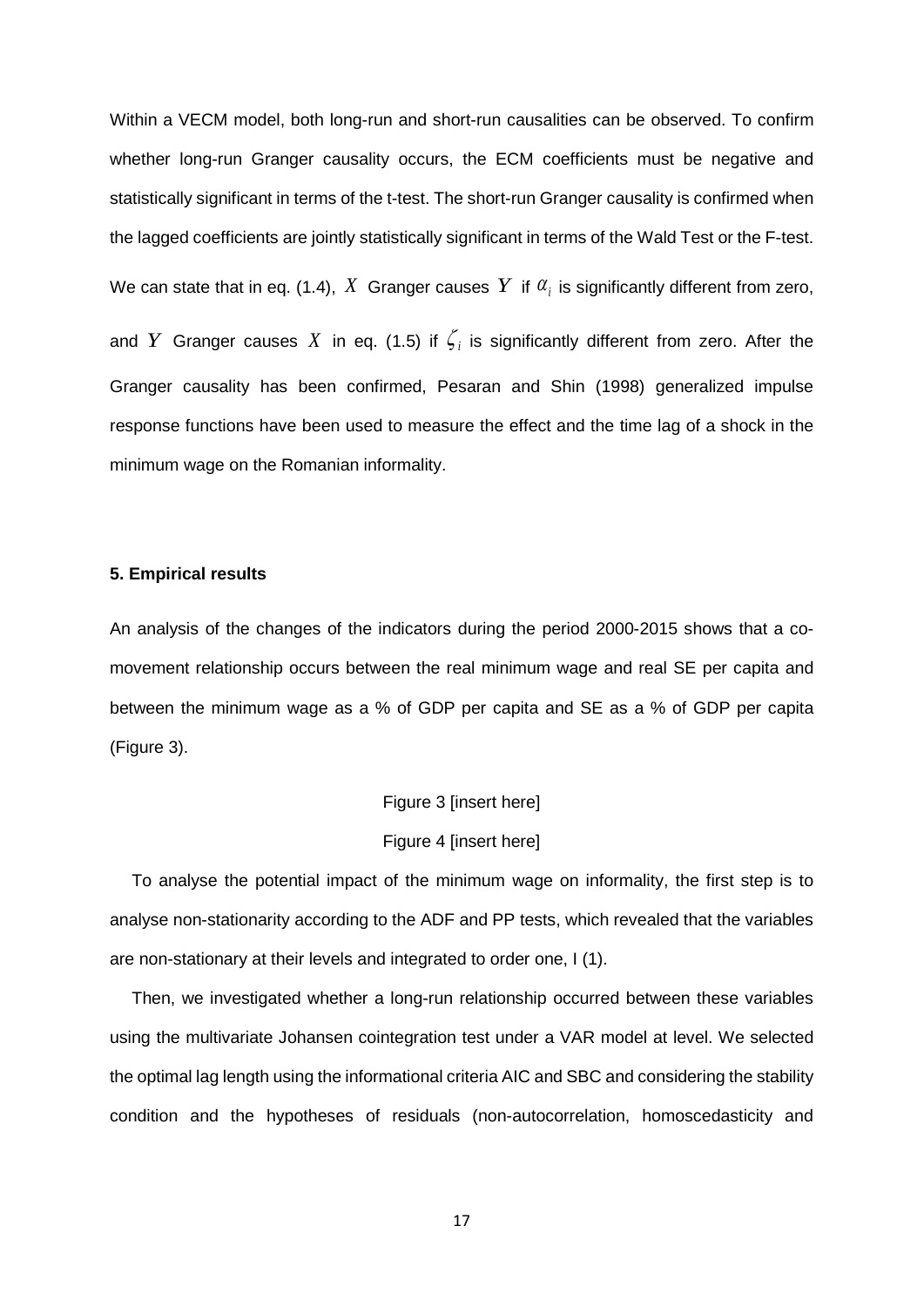normality). According to the information criteria, for all three models, the optimal lag length was 1.

The empirical results of the cointegration test revealed the presence of a long-run equilibrium relationship between the real minimum wage and the real SE per capita (model 1) and between the minimum wage as a % of average gross earnings and the minimum wage as a % of GDP per capita and the SE as a % of GDP per capita (model 2 and model 3), respectively.

Based on the occurrence of a cointegration relationship, we estimated three VECM models for each proxy of the minimum wage.

Several specifications for each model have been tested, with the optimal specification quantifying the impact of the minimum wage on informality in the presence of the official economy.

## Table 1 [insert here]

*In the first model*, the long-run coefficient of minimum wage is positive and statistically significant at 1%, which indicates that if the minimum wage increased by 1%, the size of the informality per capita will increase by 0.14% in the long run, ceteris paribus. The negative long-run relationship between the official and unofficial economies quantified by the coefficient -0.61 indicates that both sectors are substitutes in the long run and the SE can be considered a buffer or a safety valve for the official sector. When the official economy decreases, the activity in the informal sector should increase.

Most short-run coefficients do not reveal statistical evidence because the minimum wage does not impact informality in the short run. However, in the short run, both economies are more likely to represent complements rather than substitutes with a positive relationship.

The error correction term is negative and highly significant, which indicates that causality occurs in at least one direction. The term's value of -0.36 indicates that deviation from the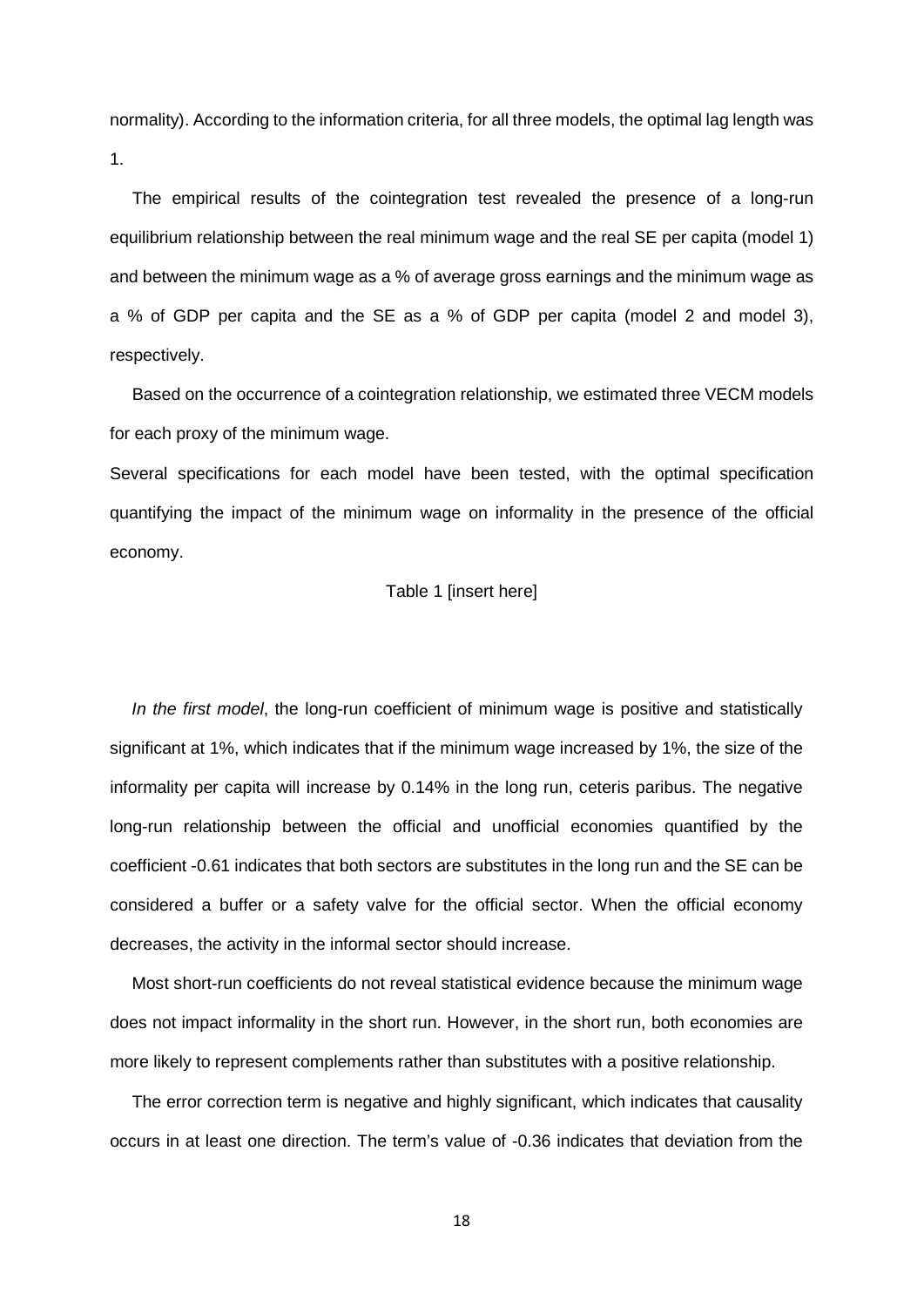long-term equilibrium is restored by 36% each quarter. The model is well-specified in terms of the F-test, and the degree of determination is 29.9%.

The Granger causality analysis was tested using the VECM model. For model 1, we only identified a long-run unidirectional Granger causality that runs from the real minimum wage to the shadow activity per capita (t-ratio of the ECT is statistically significant at 1% and negative). The short-run causality has been infirmed because of the lack of significance of the F-test.

*In the second model*, the long-run coefficient of the minimum wage is positive and statistically significant at 1%, which reveals that if the ratio of the minimum wage in average gross earnings increases by 1%, the size of informality as a % of GDP per capita would increase by 0.15% in the long run, ceteris paribus. The negative long-run relationship between the official and unofficial economies shows that both sectors are substitutes in the long run.

The short-run estimates indicate a potential relationship between the minimum wage and SE as well as between both sectors. The long-run causality was confirmed by the negative sign and the significance of the error correction term, meaning that the SE converged to its long-run level by the contribution of the minimum wage and the official economy at 50% of the speed of adjustment.

The model is well-specified in terms of the F-test, and the degree of determination is 24.6%. A long-run Granger causality was identified from the minimum wage as an average gross earnings ratio to the SE as a % of GDP per capita because the error correction term is negative and statistically significant. The short-run causality was disproven because of the lack of significance of the F-test.

*In the last model*, the long-run coefficient of minimum wage is positive and statistically significant at 1%, which indicates that an increase in the minimum wage by 1% of GDP per capita will increase the size of informality as a % of GDP per capita by 0.56% in the long run, ceteris paribus. The negative long-run relationship between the official and unofficial economies shows that both sectors are substitutes in the long run.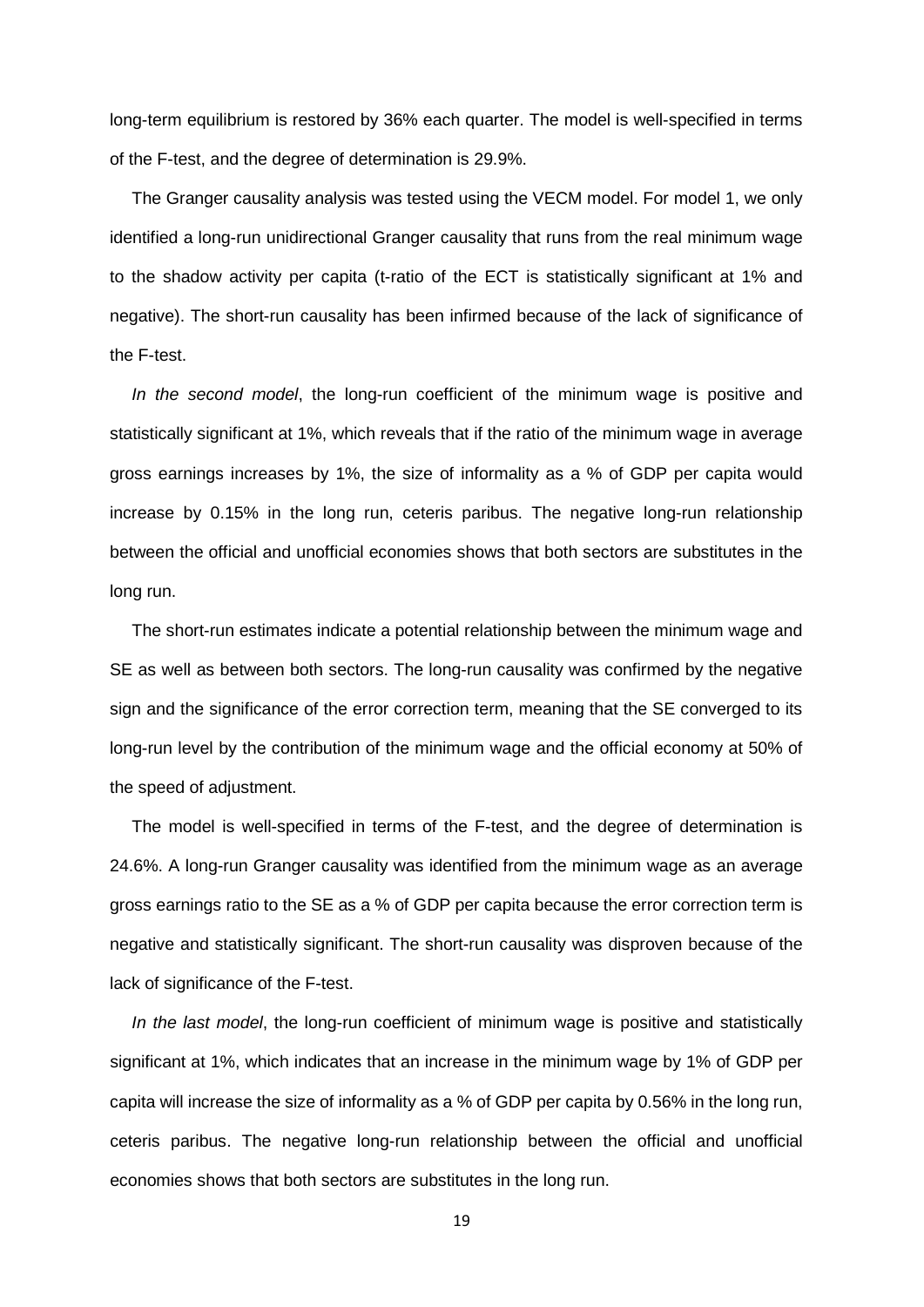The short-run estimates indicate a potential relationship between the minimum wage and SE as well as between both sectors. The long-run causality was also confirmed for this last model, with the SE converging to its long-run level by 47% of the speed of adjustment.

The model is well-specified in terms of the F-test, and the degree of determination is 26.6%. The negative sign and the significance of ECT confirm the presence of a long-run Granger causality running from the minimum wage to the SE as a % of GDP per capita. The short-run causality has been disproven because of the lack of significance of the F-test. In all models, the hypotheses on the residuals have been validated. The dummy variables do not present any impact on the size of the informality in Romania.

# Table 2 [insert here]

We applied the generalized impulse response functions of Pesaran to measure the effects on informality of a shock in the minimum wage. The empirical evidence is presented in Figure 5. The results presented in the first line suggest that the real SE per capita will increase by approximately 0.86% with a 1% increase in the real minimum wage shock, and the shock will achieve its full potential at the level of the fourth quarter; thereafter, the trend flattens. The second figure presents the effects on the SE of a one S.D. shock increase in the minimum wage as a % of the average gross earnings, and the results also reveal that the SE will increase by 0.18% in the third quarter level under a 1% shock in the minimum wage. Subsequently, the trend flattens.

A positive shock in the minimum wage as a % of the official GDP per capita leads to an increase of 0.31% in the size of the SE as a % of GDP per capita manifested in the fifth quarter; then, the trend flattens.

Overall, the empirical results showed that in the long run, the minimum wage has a positive and statistically significant impact on the size of the SE; however, in the short run, the empirical results do not support an effect of the minimum wage.

The empirical results revealed that a negative relationship occurs between official and unofficial economies for all three models, thus highlighting that the informal economy could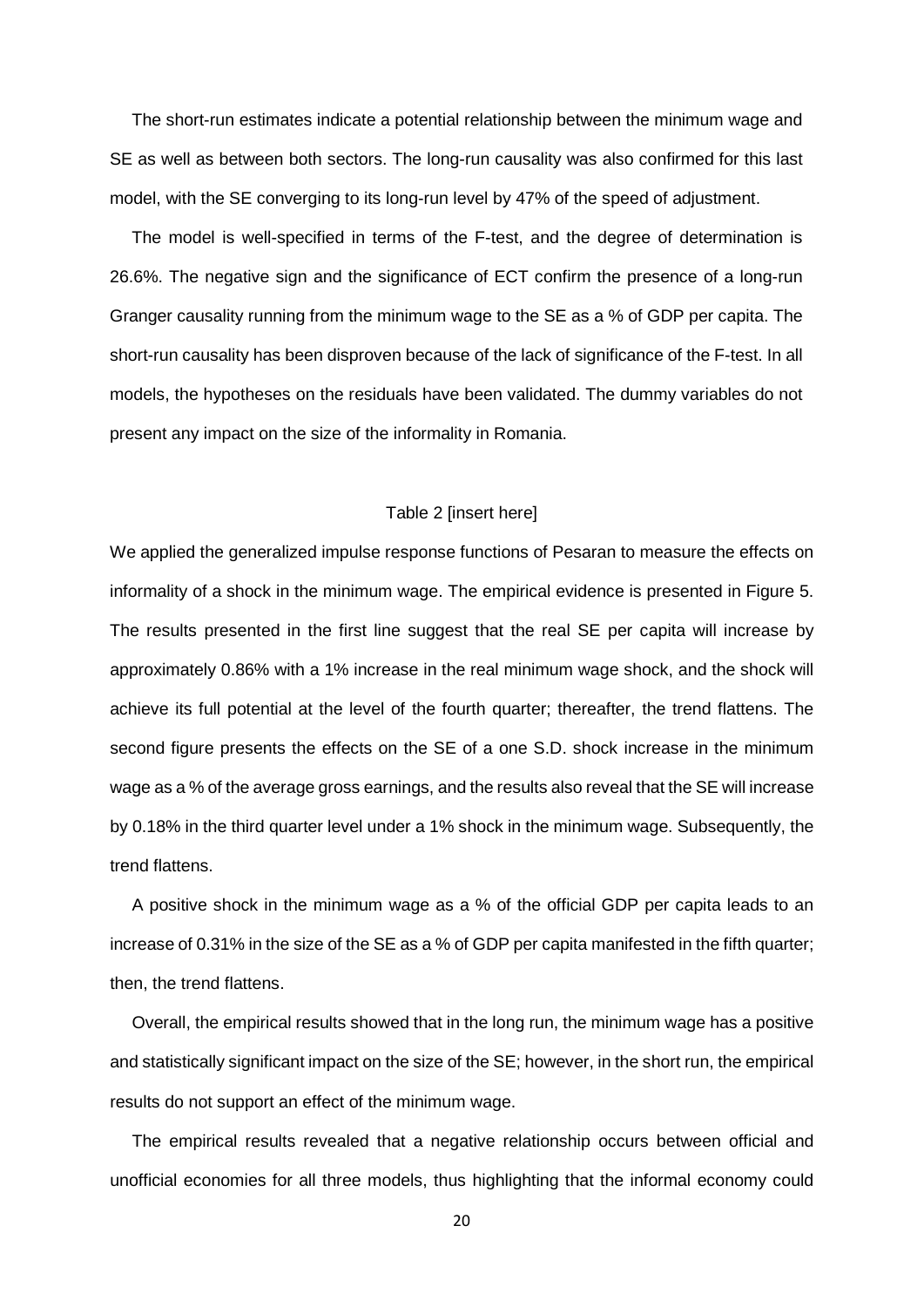represent a buffer for certain periods of time and certain categories of individuals (young or low-skilled workers).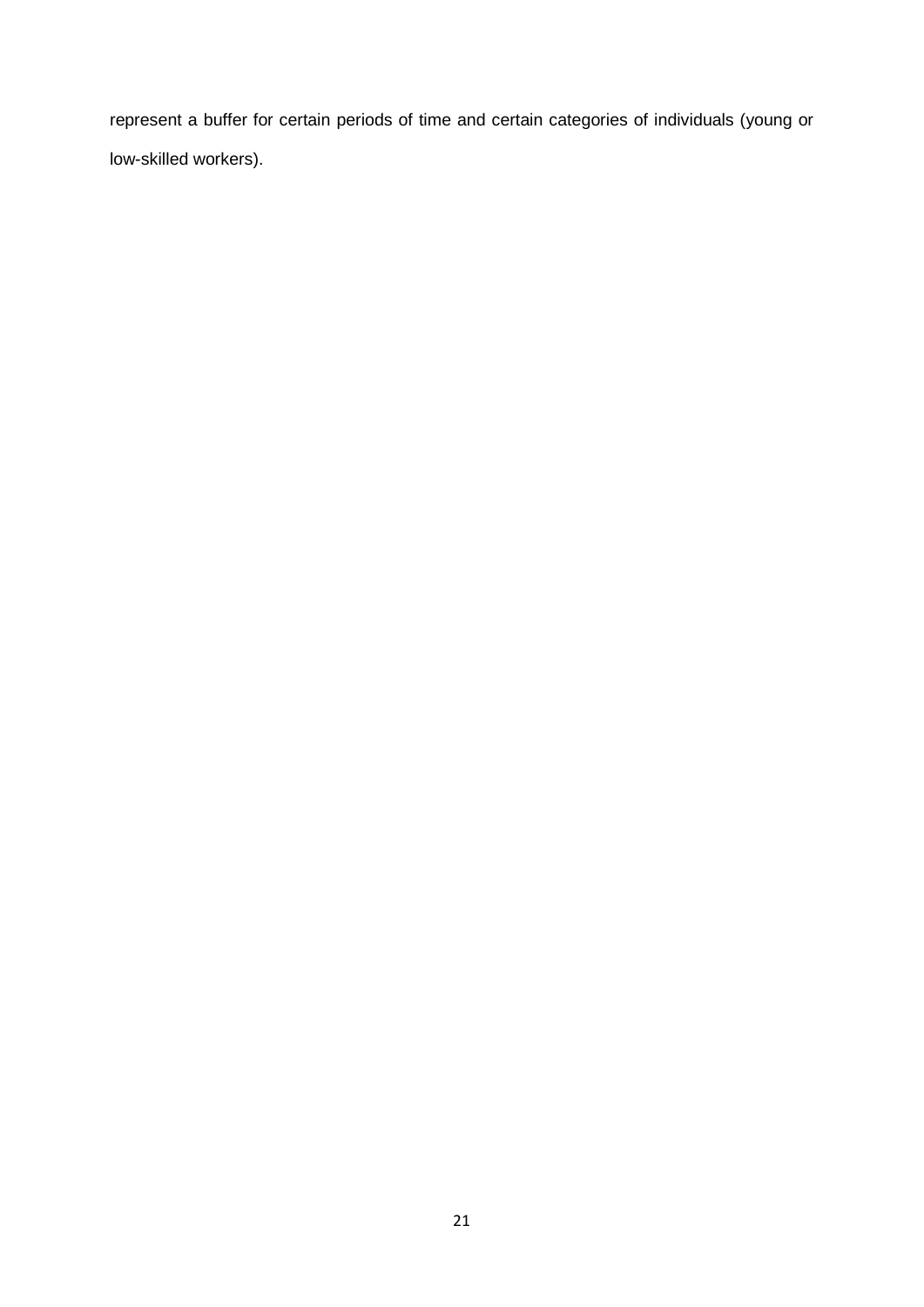

Figure 5. Generalized impulse responses of informality to one S.D. shock in the minimum wage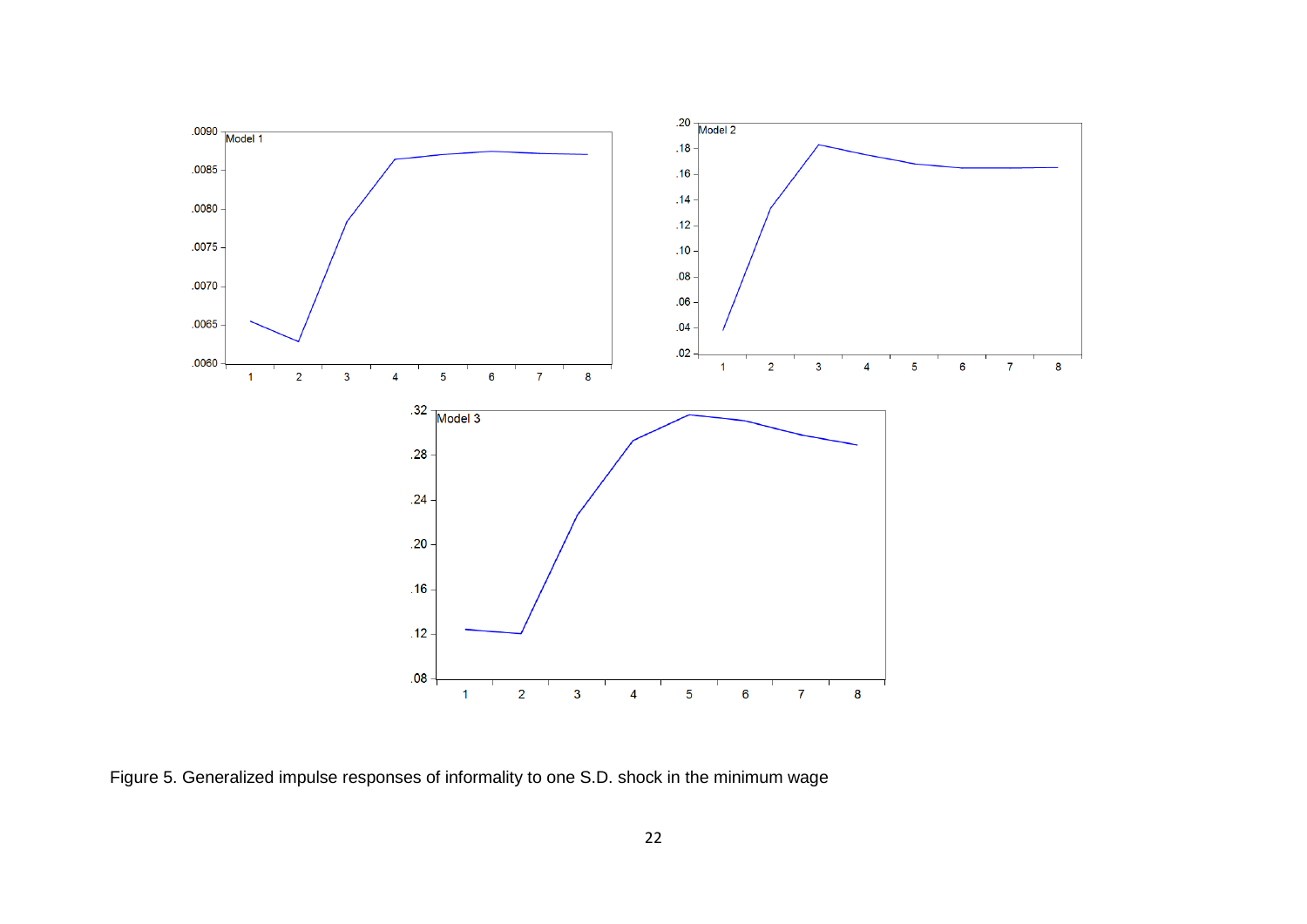## **6. Discussion and conclusions**

The main objective of this paper was to measure the effects of the minimum wage on Romanian informal activities based on the sharp increases in the minimum wage observed in the recent periods and the new increase planned by the government for January 2017. In this context, the impact of an increase in the minimum wage must be determined because although it is proposed a social policy instrument, such an increase will create additional pressure on wage distribution and push low-skilled and youth workers into unemployment or informality.

The size of the SE was estimated using the MIMIC model, and the empirical results reveal that unemployment, self-employment, indirect taxation and lack of trust in government can be considered causes of Romanian informality. The figures mainly show a decreasing trend over the period, with a slight reverse trend.

The empirical results of the effect of the minimum wage on informality show that an increase in the minimum wage can be regarded as a long-term supporting factor for the SE; i.e., an increase in the minimum wage will lead to an increase in informal economic activities because firms will seek alternative methods of circumventing authorities. However, in the short run, the empirical results do not indicate an effect of increasing the minimum wage.

The results of this study are consistent with the results of most similar studies in the literature, which emphasized the role of minimum wage as a supporting factor of shadow activities.

The empirical results also revealed a negative relationship between official and unofficial economies, highlighting that the informal economy could act as a buffer for certain periods of time and certain categories of individuals (young or low-skilled workers). Furthermore, the main focus should be on encouraging economic growth and increasing the attractiveness of the official economy for individuals who will return to the formal sector.

Policy recommendations for reducing the incidence of informal activities include refining the taxation structure and labour regulations, improving incentives offered to low-wage earners, establishing and strengthening the trust of people in government and increasing tax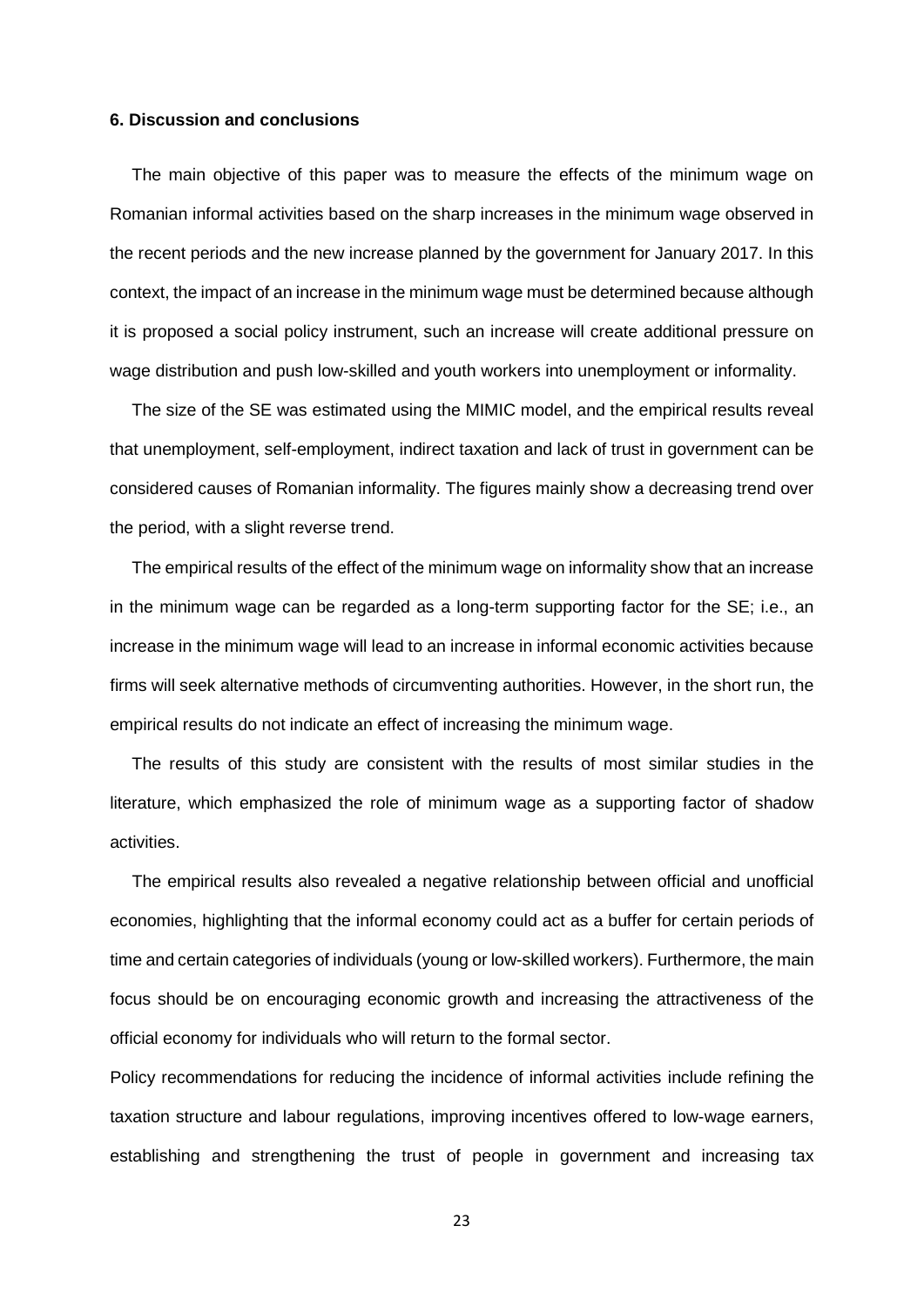compliance. These types of measures could help authorities improve the formalization of the SE in countries like Romania.

Formulating labour market policy guidance to create a balance between the degree of regulations (minimum wage) and the size of shadow activities could be very risky, and the risk increases when minimum wage increases do not follow a transparent mechanism and are inconsistent with the evolution of the labour market.

Nevertheless, the following recommendations provide a mix of incentives for both firms and workers:

-introduce a lower minimum wage for young people that considers the risk of reducing the attractiveness of the work but also the advantage of stimulating their employment;

-maintain the minimum wage for low-skill jobs at a low level relative to average wages to assure the social role of the minimum wage;

-improve and increase the amount of subsidies received by employers who engage unemployed persons; and

-introduce a tax exemption for those employees who are at or near the minimum wage and reduce labour costs for those employers who have workers who earn at levels close to the minimum wage.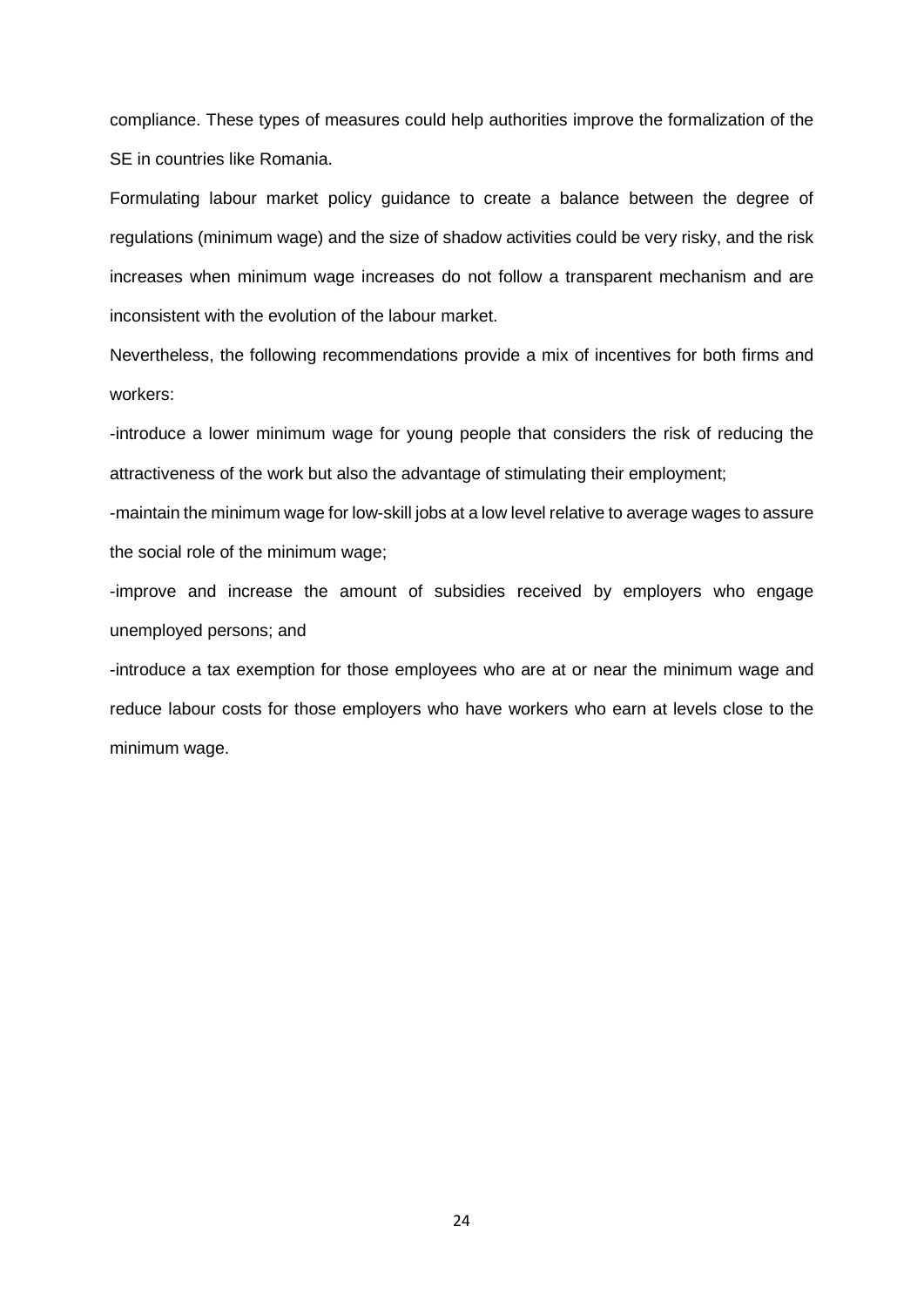### **References**

J. M., Abowd, F. Kramarz, and D.N.Margolis, "Minimum wages and employment in France and the United States" (No. w6996). National bureau of economic research, 1999.

M.E.Andreica and N.Cataniciu, *"*Models of minimum wage impact upon employment in Romania"*,* Revista "Calitatea - Acces la succes" Vol. 10, nr. 101 Special, Editura Cibernetica MC, Bucureşti, ISSN 1582-2559, 2009.

G.Betcherman, "Labor market institutions: A review of the literature". World Bank Policy Research Working Paper, (6276), 2012.

H. Bhorat, R. Kanbur and N.Mayet, "The impact of sectoral minimum wage laws on employment, wages, and hours of work in South Africa". *I*ZA Journal of Labor & Development, 2(1), 2013.

T.Boeri, P. Garibaldi and M.Ribeiro, "The lighthouse effect and beyond", Review of Income and Wealth 57.s1 (2011): S54-S78, 2011.

D. Card and A.B. Krueger, "Myth and Measurement: The New Economics of the Minimum Wage". Princeton University Press. pp. 1; 6–7, 1995.

D.Card and A.B. Krueger, "Time-series minimum-wage studies: a meta-analysis". The American Economic Review, 85(2), 238-243, 1995.

D.Card and A.B. Krueger, "Minimum wages and employment: a case study of the fast-food industry in New Jersey and Pennsylvania: reply" The American Economic Review, 90(5), 1397- 1420, 2000.

F.Carneiro, "Time series evidence on the employment effect of minimum wages in Brazil". Available at SSRN 231875, 2000.

F.Carneiro and A.Henley, "Modelling formal vs. informal employment and earnings: microeconometric evidence for Brazil". U of Wales at Aberystwyth Management & Business Working Paper, (2001-15), 2001.

F.Carneiro, "Are Minimum Wages to Blame for Informality in the Labour Market?", Empirica, 31(4): 295-306, 2004.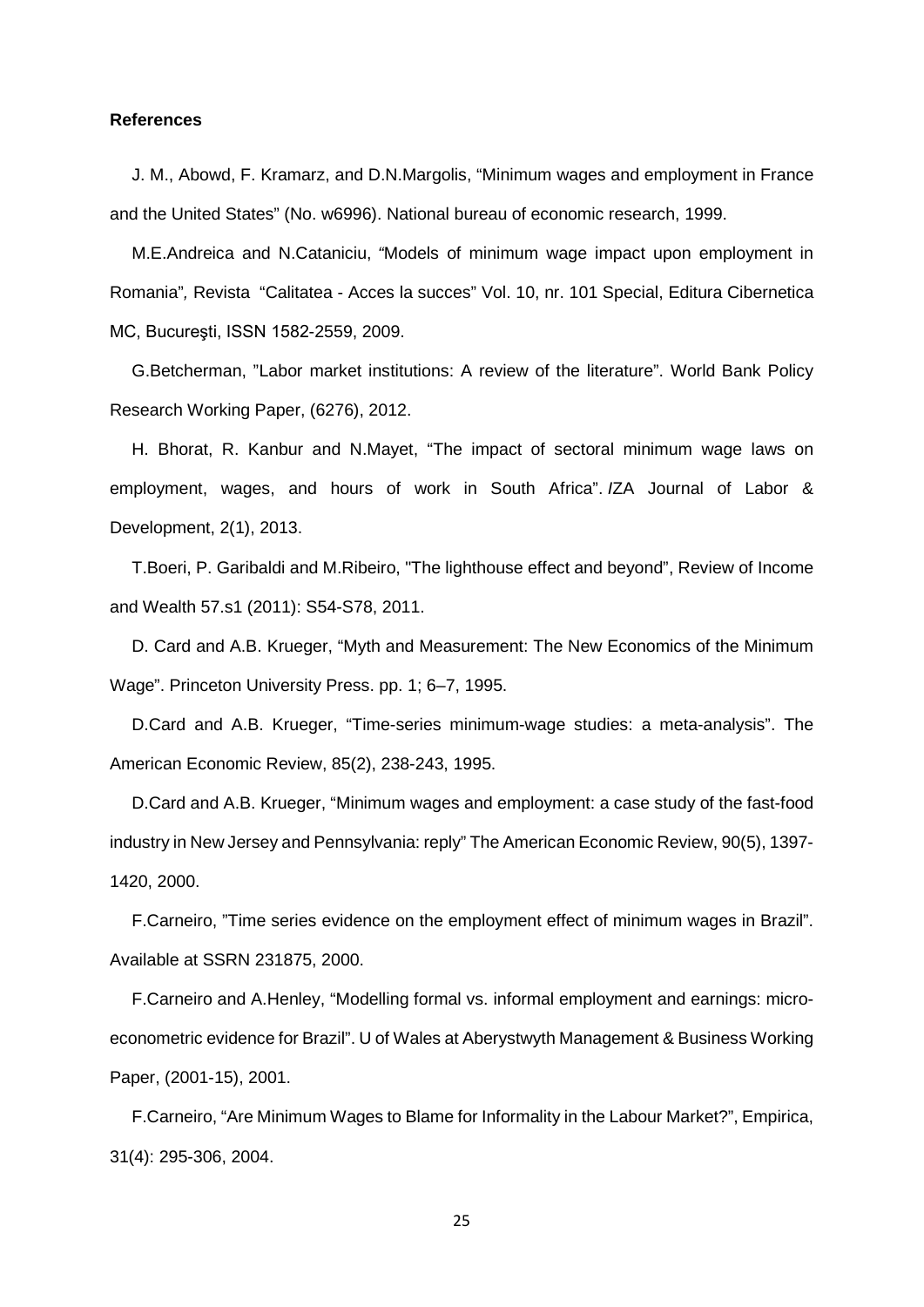M.Comola and L. De Mello, "How Does Decentralized Minimum Wage Setting Affect Employment And Informality? The Case of Indonesia", Review of Income and Wealth, 57(s1): S79-S99, 2011.

J.Currie and B. C. Fallick, "The Minimum Wage and the Employment of Youth: Evidence from the Nlsy," Journal of Human Resources, 31, 404-428, 1996.

AAM. Davidescu and F.Schneider, "Shedding light on the driving forces of the Romanian shadow economy. An empirical investigation based on structural equation approach", unpublished paper, 2016.

R.Dell'Anno, "Estimating the shadow economy in Italy: a structural equation approach", Working Paper 2003–7, Department of Economics, University of Aarhus, 2003.

R.Dell'Anno, M.Gómez-Antonio and A. Pardo, "The shadow economy in three Mediterranean countries: France, Spain and Greece. A MIMIC approach", Empirical Economics, 33(1), 51-84, 2007.

R.Dell'Anno, "The shadow economy in Portugal: an analysis with the MIMIC approach", Applied Economics Journal, 10(2), 253-277, 2007.

R.Dell'Anno and O.H.Solomon, "Shadow economy and unemployment rate in USA: is there a structural relationship? An empirical analysis", Applied Economics, 1-19, 2007.

R.Dickens, S.Machin and A. Manning, "The effects of minimum wages on employment: Theory and evidence from Britain". Journal of Labor Economics, 17(1), 1-22, 1999.

T.Dinkelman and V.Ranchhod, "Evidence on the impact of minimum wage laws in an informal sector: Domestic workers in South Africa." Journal of Development Economics 99.1 (2012): 27-45.

J.A.Doornik and H.Hansen, "An omnibus test for univariate and multivariate normality", Oxford Bulletin of Economics and Statistics 70: 927–939, 2008.

P.Fajnzylber, "Minimum Wage Effects throughout the Wage Distribution: Evidence from Brazil's Formal and Informal Sectors." Working Paper Series 151, Centro de Desenvolvimento e Planejamento Regional, Belo Horizonte, Brazil, 2001.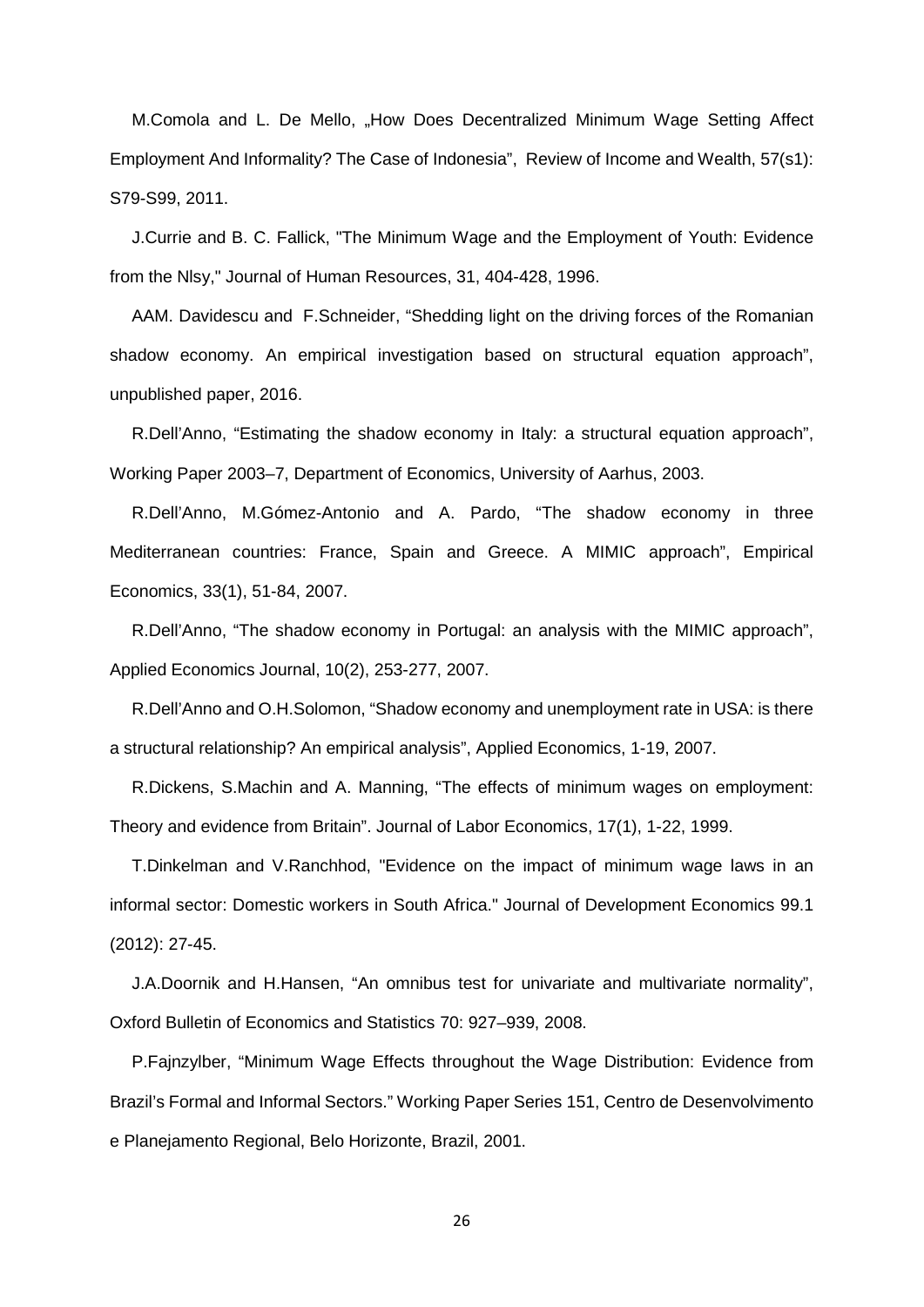K.Fialová and O.Schneider, "Labor institutions and their impact on shadow economies in Europe", World Bank Policy Research Working Paper 5913, 2011.

T.H.Gindling and K.Terrell, "The Effects of Minimum Wages on the Formal and Informal Sector: Evidence from Costa Rica". *Unpublished Paper*, 2002.

T.H.Gindling and K.Terrell, "The effect of minimum wages on actual wages in formal and informal sectors in Costa Rica". World Develop Elsevier 33:1905–1921, 2005.

T.H.Gindling and K.Terrell, "The effects of multiple minimum wages throughout the labour market: the case of Costa Rica", Labour Econ 14:485–511, 2007.

L.M.Tedds and D.E.A Giles, "Modelling the underground economies in Canada and New Zealand: a comparative analysis", No. 0003. Department of Economics, University of Victoria, 2000.

M.Hazans, "Informal workers across Europe: Evidence from 30 European countries", World Bank Policy Research Working Paper, (5912), 2011.

N.Henze and B.Zirkler, "A class of invariant consistent tests for multivariate normality", Communications in Statistics, Theory and Methods 19: 3595–3617, 1990.

M.Hohberg and J.Lay, "The impact of minimum wages on informal and formal labor market outcomes: evidence from Indonesia. *IZA Journal of Labor & Development*, *4*(1), 1, 2015.

S.Johansen, "Estimation and Hypothesis Testing of Cointegration Vectors in Gaussian Vector Autoregressive Models", Econometrica, 59, 1551–1580, 1991.

M.Khamis, "Does the minimum wage have a higher impact on the informal than on the formal labour market? Evidence from quasi-experiments", *Applied Economics*, *45*(4), 477-495, 2013.

G.Krstić and F.Schneider, "Formalizing the Shadow Economy in Serbia", ISBN 978-3-319- 13436-9, Springer Cham Heidelberg New York Dordrecht London, 2014.

S.Lemos, "The Effects of the Minimum Wage in the Formal and Informal Sectors in Brazil." IZA Discussion Paper No. 1089. Bonn, 2004.

H. Lütkepohl, "New Introduction to Multiple Time Series Analysis, New York: Springer-Verlag, 2007.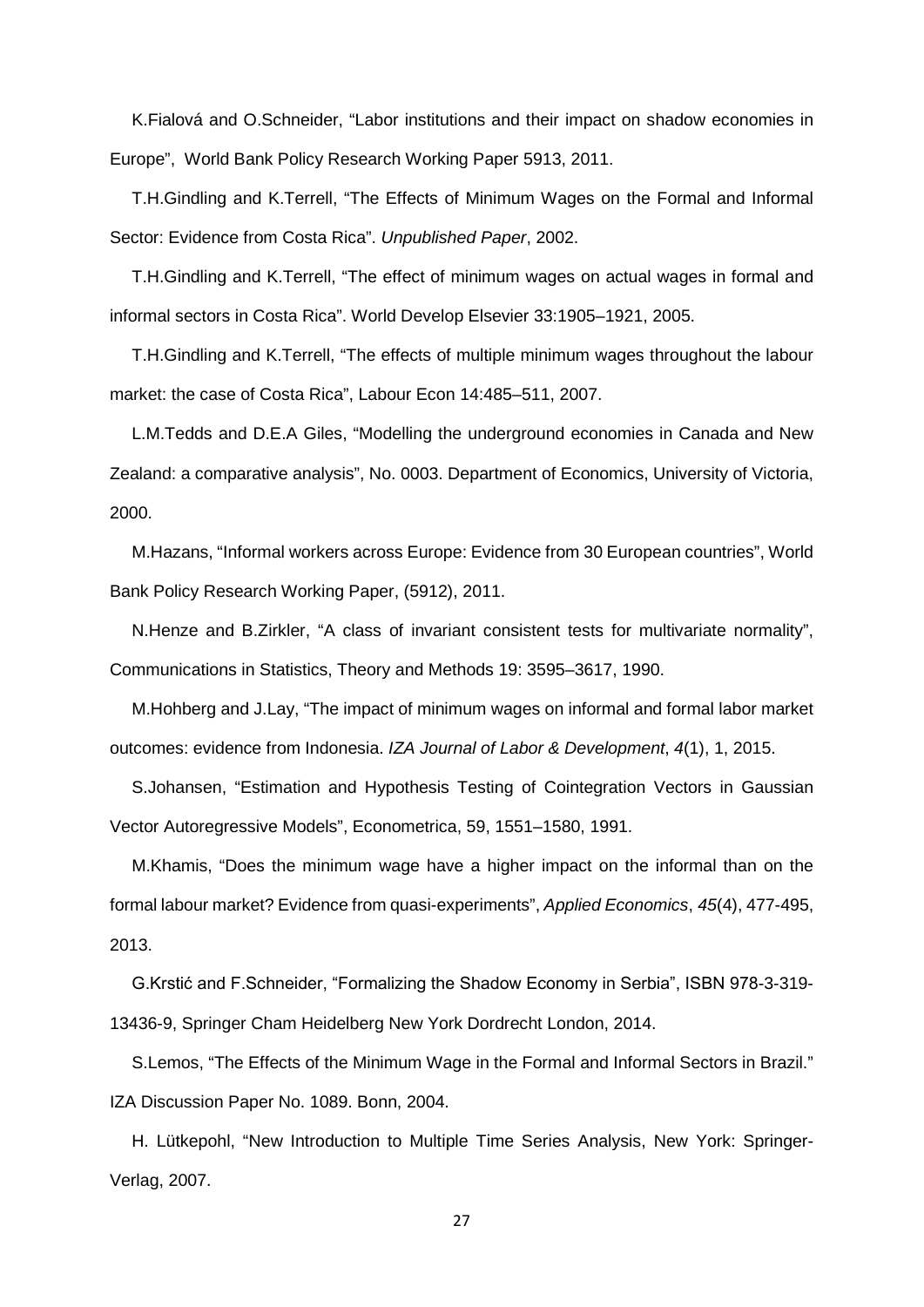S.Machin and A.Manning, "The Effects of the Minimum Wages on Wage Dispersion and Employment: Evidence from the U.K. Wage Councils." Industrial and Labor Relations Review, January 1994, 47(2), pp. 319-29, 1994.

J.Magruder, "Can Minimum Wages Cause a Big Push? Evidence from Indonesia", Journal of Development Economics, 100(1): 48-62, 2013.

W.Maloney and J.Mendez, "Measuring the impact of minimum wages. Evidence from Latin America. In Law and Employment: Lessons from Latin America and the Caribbean" (pp. 109- 130). University of Chicago Press, 2004.

W.Maloney, "Does Informality Imply Segmentation in urban Labor Markets? Evidence from Sectoral Transitions in Mexico," World Bank Economic Review, 13:275-302, 1998.

K.V.Mardia, "Measures of multivariate skewness and kurtosis with applications", Biometrika 57: 519–530, 1970.

F.Mcintyre, "How Does the Minimum Wage Affect Market Informality in Brazil," Unpublished Paper, 2002.

A.Muravyev and A.Y.Oshchepkov, "Minimum wages and labor market outcomes: evidence from the emerging economy of Russia", *Higher School of Economics Research Paper No. WP BRP*, *29*, 2013.

M. Neri, "A Efetividade Do Salario Minimo No Brasil: Pobreza, Efeito-Farol E Padroes Regionais," Unpublished Paper, 1997.

D.Neumark, M.Schweitzer and W.Wascher, "The effects of minimum wages throughout the wage distribution" (No. w7519). National bureau of economic research, 2000.

D.Neumark and W. Wascher, "Employment effects of minimum and subminimum wages: panel data on state minimum wage laws", Industrial & Labor Relations Review, 46(1), 55-81, 1992.

T.G. Packard, J.Koettl and C.Montenegro, "In from the Shadow: Integrating Europe's Informal Labor". World Bank Publications, 2012.

H.Pesaran and S.Yongcheol, "Generalized impulse response analysis in linear multivariate models." *Economics letters* 58.1 (1998): 17-29, 1998.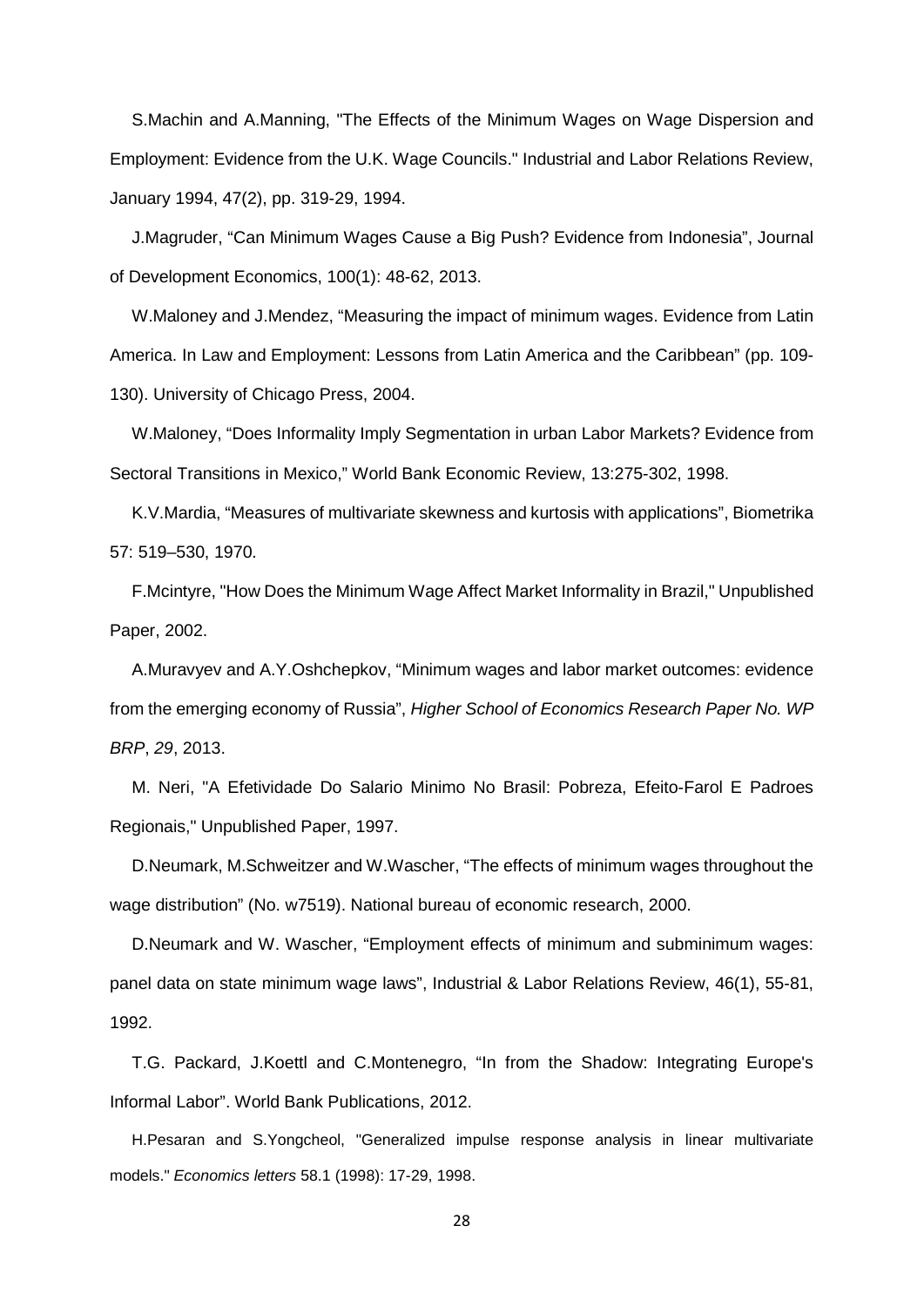M.J.Razmi, M.A. Falahi and S. Montazeri, "Institutional Quality and Underground Economy of 51 OIC Member Countries", Universal Journal of Management and Social Sciences 3.2 (2013): 1-14, 2013.

D.Rei and M.Bhattacharya, "The impact of institutions and policy on informal economy in developing countries: an econometric exploration", ILO, working paper 84, 2008.

F.Schneider, "Shadow economies around the world: what do we really know?", European Journal of Political Economy, 21(3), 598-642, 2005.

F.Schneider, A.Buehn and C.E.Montenegro, "New estimates for the shadow economies all over the world", International Economic Journal, 24(4), 443-461., 2010.

V.E.Tokman, "Integrating the informal sector in the modernization process". SAIS Review, 21(1), 45-60, 2001.

\*\*\* Country Report Romania 2015 Including an In-Depth Review on the prevention and correction of macroeconomic imbalances, [http://ec.europa.eu/europe2020/pdf/csr2015/cr2015\\_romania\\_en.pdf](http://ec.europa.eu/europe2020/pdf/csr2015/cr2015_romania_en.pdf) (accessed 18 July, 2016). \*\*\* **EurWORK** Network of European correspondents, [http://www.eurofound.europa.eu/observatories/eurwork/articles/working-conditions-industrial](http://www.eurofound.europa.eu/observatories/eurwork/articles/working-conditions-industrial-relations/statutory-minimum-wages-in-the-eu-2016(accesed)[relations/statutory-minimum-wages-in-the-eu-2016\(accesed](http://www.eurofound.europa.eu/observatories/eurwork/articles/working-conditions-industrial-relations/statutory-minimum-wages-in-the-eu-2016(accesed) 30 July, 2016)

\*\*\* ILO, World employment report 2004-05. Employment, productivity and poverty reduction, 2004[.http://www.ilo.org/global/publications/ilo-bookstore/order](http://www.ilo.org/global/publications/ilo-bookstore/orderonline/books/WCMS_PUBL_9221148130_EN/lang--en/index.htm)

[online/books/WCMS\\_PUBL\\_9221148130\\_EN/lang--en/index.htm](http://www.ilo.org/global/publications/ilo-bookstore/orderonline/books/WCMS_PUBL_9221148130_EN/lang--en/index.htm) (accesed 2 august, 2016)

- \*\*\* Tempo database, National Institute of Statistics
- \*\*\* Monthly Bulletins of National Bank of Romania, 2000-2015, www.bnr.ro
- \*\*\* Quarterly National Accounts database, Eurostat.
- \*\*\* Quarterly Labor Force Survey database, Eurostat.
- \*\*\* Quarterly Government Finance Statistics database, Eurostat.
- \*\*\* Quarterly Monetary and Financial Statistics database, Eurostat.
- \*\*\* Employment and Unemployment database, Eurostat.
- \*\*\* Earnings Database, Eurostat
- \*\*\* Ministerul Muncii, [www.mmuncii.ro](http://www.mmuncii.ro/)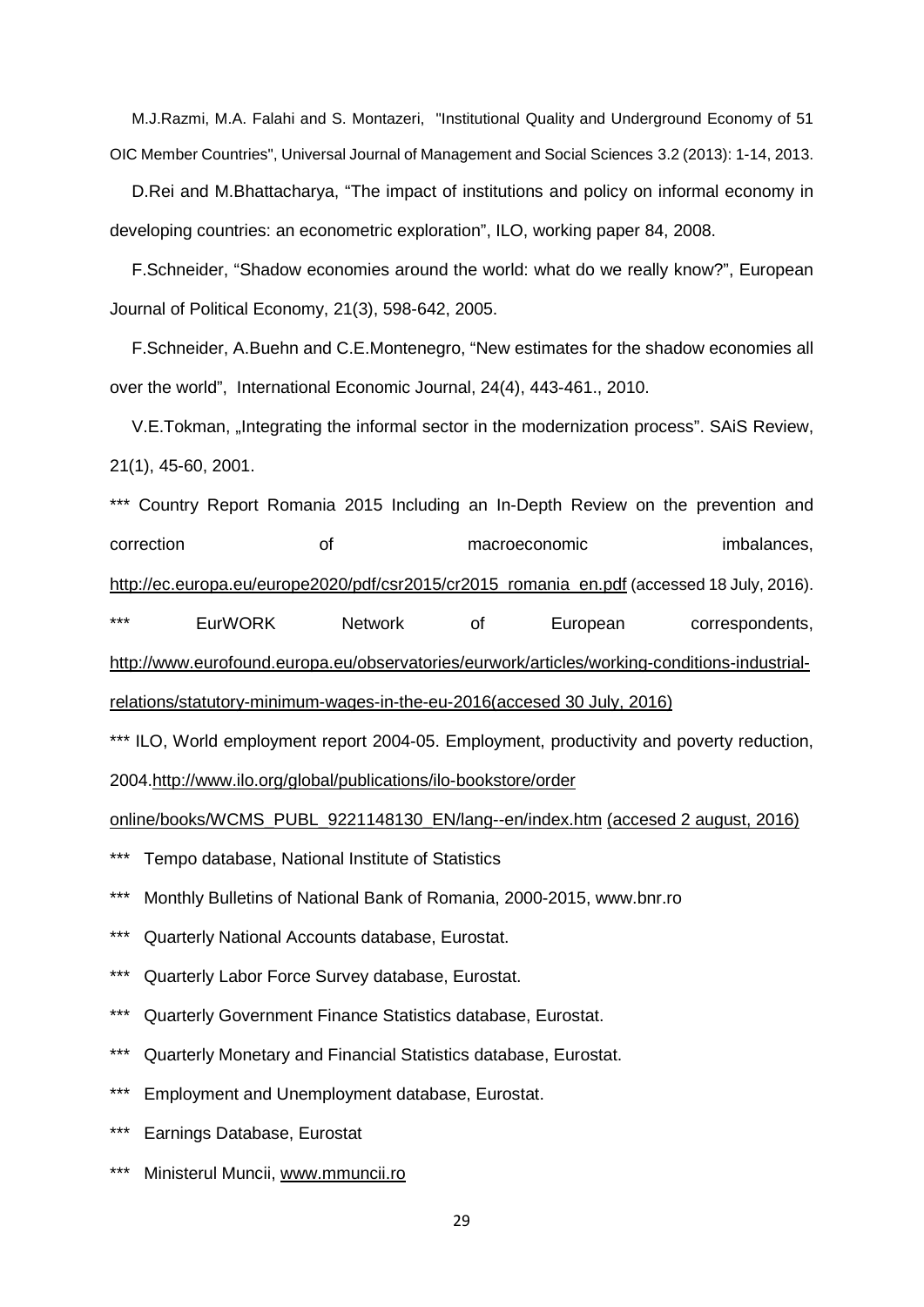- \*\*\* Eviews 8.1 software
- \*\*\* Stata 13 software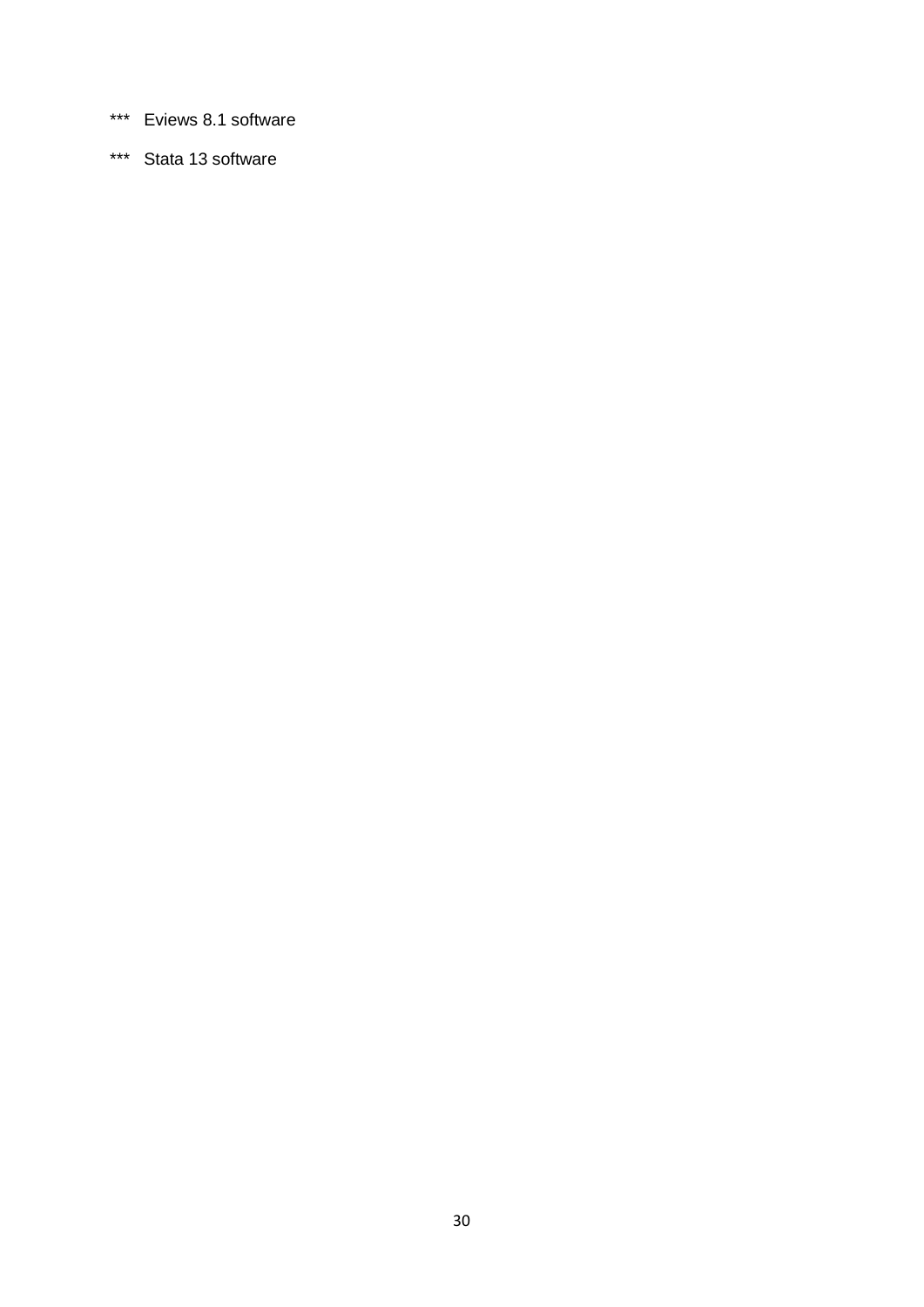# APPENDIX A.The description of minimum wage in Romania

| Romania                 |                                                                        |
|-------------------------|------------------------------------------------------------------------|
| Method of fixing the    | The national minimum wage is set by law at national level, after the   |
| national minimum        | government had consultations and negotiations with social partners.    |
| wage                    |                                                                        |
| Year of introduction    | 1949 according to the Ministry of Labour, Family and Social            |
|                         | Protection statistics (http://www.mmuncii.ro)                          |
| Coverage                | All sectors.                                                           |
|                         | All employees (monthly rate applied to full-time employees).           |
|                         | The monthly rate is set for a full-time working program representing   |
|                         | an average of 168.667 hours worked per month (for year 2015,           |
|                         | months January - June representing 5.781 lei/hour and months July -    |
|                         | December representing 6.225 lei/hour).                                 |
|                         | The working hours depend on the contractual working time (full-time    |
|                         | or part-time), but a minimum of hours per day or month is not          |
|                         | stipulated by law.                                                     |
|                         | According to the national labour law the employees working full-time   |
|                         | have a normal working time of 8 hours/day and 40 hours/week. In the    |
|                         | case of employees under 18 years old, the normal working time is 6     |
|                         | hours/day and 30 hours/week.                                           |
|                         | There are no differentiations for sub-groups.                          |
|                         | There is no Minimum threshold of hours paid per month for part-time    |
|                         | employees.                                                             |
|                         | Gross wages are reported.                                              |
| <b>Exceptions</b>       | No                                                                     |
| Methods for             | The frequency is usually annual. The updating mechanism is through     |
| updating                | government decisions, after consultations and negotiations with social |
|                         | partners.                                                              |
| Taxes, social           | Social contributions are deducted from the gross minimum wage          |
| contributions           | (individual contributions for unemployment, social-security and health |
|                         | care schemes) and also taxes.                                          |
| Type of rate            | Monthly                                                                |
| <b>Conversion</b> rule  | None                                                                   |
| Latest rate shown in    | 1.7.2015                                                               |
| force since             |                                                                        |
| <b>National</b> website | http://www.mmuncii.ro/j33/images/Date lunare/s1-15.pdf                 |

Source: Eurostat, Minimum wage statistics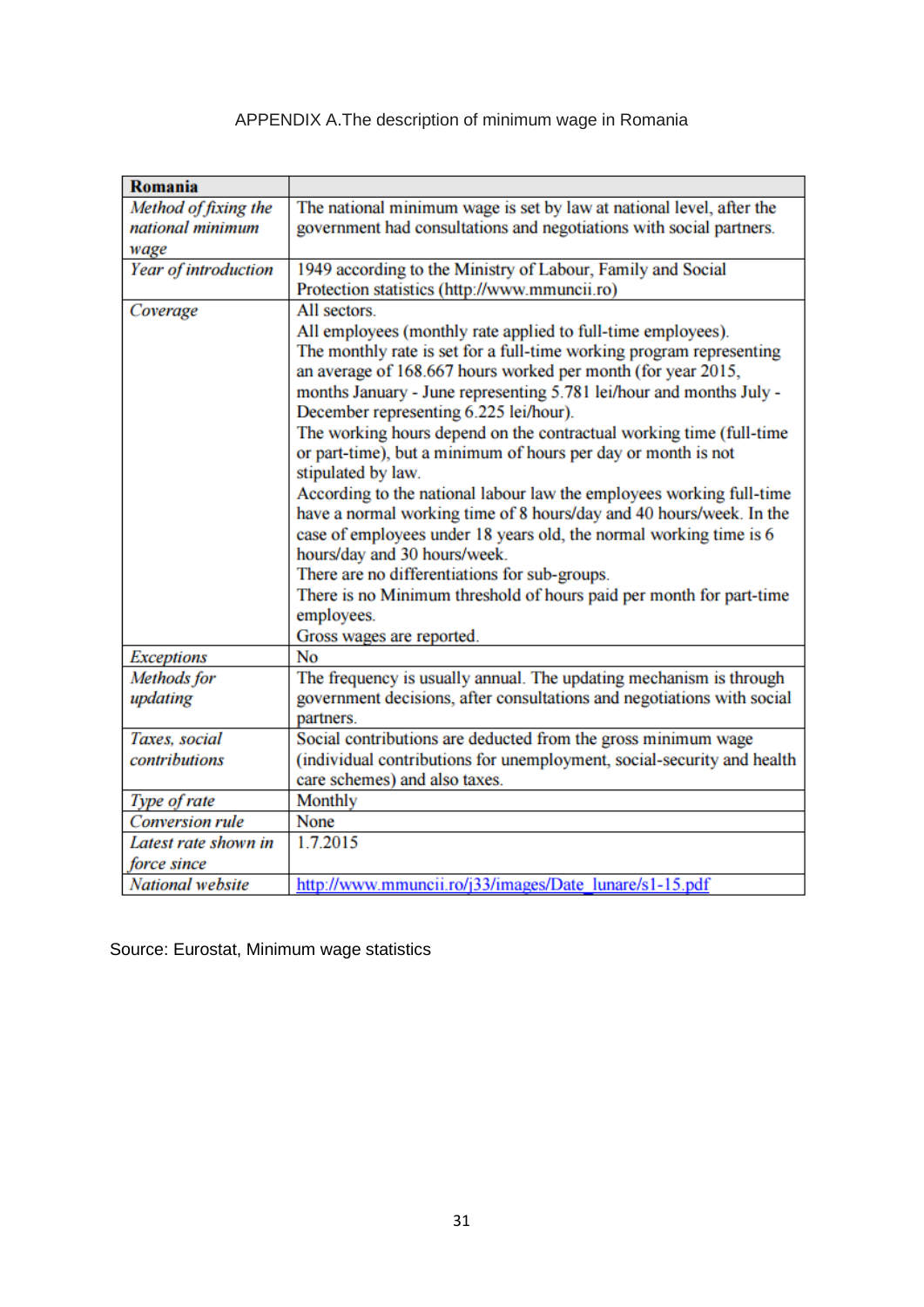# APPENDIX B. NATIONAL MINIMUM GROSS GUARANTEDD WAGE, 2000-2016

| <b>Starting date</b> | Value in lei    | <b>Value in EUR/ECU</b> | Legislation                   |  |
|----------------------|-----------------|-------------------------|-------------------------------|--|
| 1 May 2016           | <b>1250 RON</b> | 275€                    | HG 1017/2015 1 <sup>[1]</sup> |  |
| 1 July 2015          | <b>1050 RON</b> | 236€                    | HG 1091/2014 12               |  |
| 1 January 2015       | 975 RON         | 216€                    |                               |  |
| 1 July 2014          | 900 RON         | 205€                    | HG 871/2013 <sup>[3]</sup>    |  |
| 1 January 2014       | <b>850 RON</b>  | 189€                    |                               |  |
| 1 July 2013          | <b>800 RON</b>  | 179€                    | HG 23/2013[4]                 |  |
| 1 February 2013      | <b>750 RON</b>  | 171€                    |                               |  |
| 1 January 2012       | <b>700 RON</b>  | 155€                    | HG 1225/2011 <sup>[5]</sup>   |  |
| 1 January 2011       | <b>670 RON</b>  | 159€                    | HG 1193/2010 <sup>[5]</sup>   |  |
| 1 January 2009       | 600 RON         | 142€                    | HG 1051/2008 <sup>[6]</sup>   |  |
| 1 October 2008       | <b>540 RON</b>  | 142€                    | HG 1051/2008 <sup>[7]</sup>   |  |
| 1 January 2008       | <b>500 RON</b>  | 140€                    | HG 1507/2007 <sup>[8]</sup>   |  |
| 1 January 2007       | 390 RON         | 114€                    | HG 1825/2006 <sup>[9]</sup>   |  |
| 1 January 2006       | 330 RON         | 90€                     | HG 1766/2005[9][10]           |  |
| 1 January 2005       | 310 RON         | 85€                     | HG 2346/2004[10]              |  |
| 1 January 2004       | 2,800,000 ROL   | 70€                     | HG 1515/2003[11]              |  |
| 1 January 2003       | 2,500,000 ROL   | 65€                     | HG 1105/2002[11]              |  |
| 1 March 2002         | 1,750,000 ROL   | 62€                     | HG 1037/2001[12]              |  |
| 1 March 2001         | 1,400,000 ROL   | 56€                     | HG 231/2001[13]               |  |
| 1 December 2000      | 1,000,000 ROL   | 45€                     | HG 1166/2000 <sup>[14]</sup>  |  |
| 1 February 2000      | 700,000 ROL     | 39€                     | HG 101/2000[15]               |  |
| 1 May 1999           | 450,000 ROL     | 28€                     | HG 296/1999[16]               |  |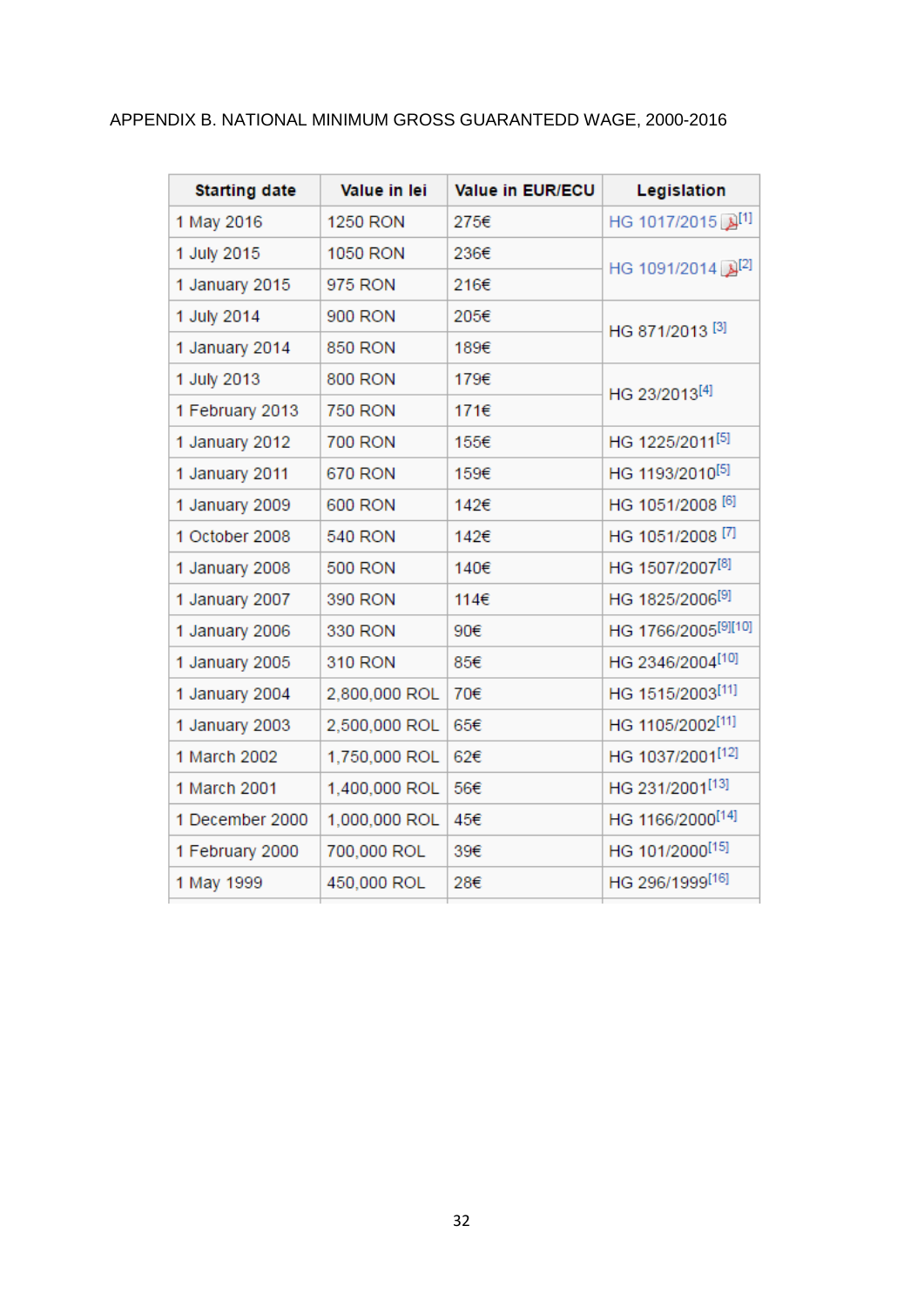|                    |                       | (PPS per |  |
|--------------------|-----------------------|----------|--|
|                    |                       | month)   |  |
|                    | Albania               | 329      |  |
| GROUP <sub>1</sub> | Romania               | 445      |  |
|                    | <b>Bulgaria</b>       | 449      |  |
|                    | FYR of Macedonia (2)  | 458      |  |
|                    | Serbia                | 480      |  |
|                    | Montenegro (3)        | 519      |  |
|                    | Latvia                | 528      |  |
|                    | Lithuania             | 557      |  |
| GROUP <sub>2</sub> | Czech Republic        | 564      |  |
|                    | Estonia               | 569      |  |
|                    | Slovakia              | 597      |  |
|                    | Croatia               | 618      |  |
|                    | Hungary               | 625      |  |
|                    | Portugal              | 756      |  |
|                    | Poland                | 792      |  |
|                    | Greece                | 800      |  |
|                    | Spain                 | 828      |  |
|                    | <b>Malta</b>          | 900      |  |
|                    | <b>Turkey</b>         | 947      |  |
|                    | Slovenia (3)          | 968      |  |
| GROUP <sub>3</sub> | <b>United States</b>  | 1,028    |  |
|                    | <b>United Kingdom</b> | 1,133    |  |
|                    | Ireland               | 1,265    |  |
|                    | France                | 1,361    |  |
|                    | Netherlands           | 1,373    |  |
|                    | Belgium               | 1,382    |  |
|                    | Germany               | 1,451    |  |
|                    | Luxembourg            | 1,597    |  |
|                    |                       |          |  |

# APPENDIX C. Minimum wages, January 2016(PPS per month)